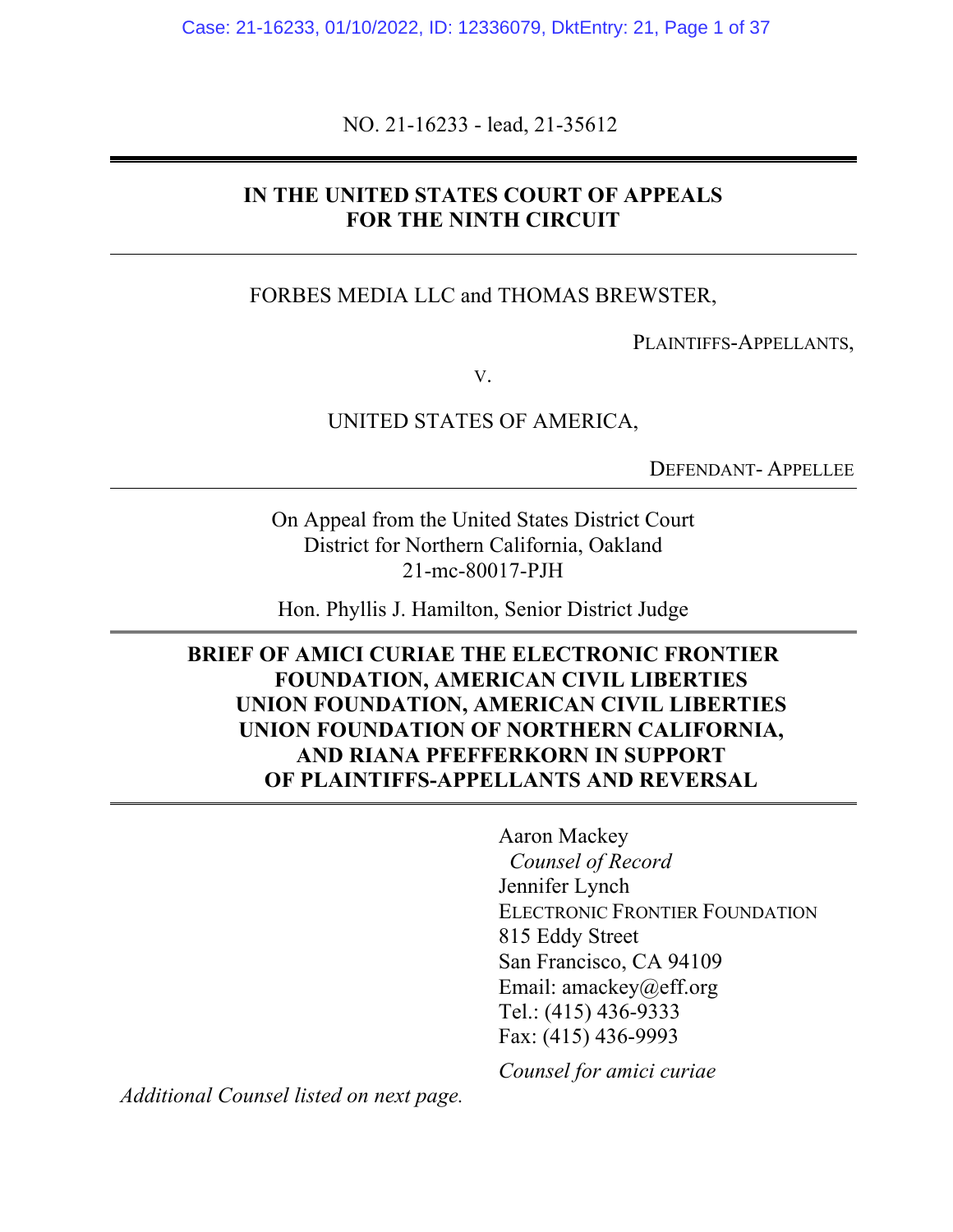| Jacob A. Snow                                                   |
|-----------------------------------------------------------------|
| AMERICAN CIVIL LIBERTIES FOUNDATION ACLU FOUNDATION OF NORTHERN |
| <b>CALIFORNIA</b>                                               |
| 39 Drumm Street                                                 |
| San Francisco, CA 94111                                         |
| Email: jsnow@aclunc.org                                         |
| Tel.: $(415)$ 621-2493                                          |
|                                                                 |

| Jennifer Stisa Granick                                            | Riana Pfefferkorn         |
|-------------------------------------------------------------------|---------------------------|
| AMERICAN CIVIL LIBERTIES FOUNDATION STANFORD INTERNET OBSERVATORY |                           |
| 39 Drumm Street                                                   | 616 Jane Stanford Way     |
| San Francisco, CA 94103                                           | Stanford, CA 94305        |
| Email: jgranick@aclu.org                                          | Email: riana@stanford.edu |
| Tel.: (415) 343-0758                                              | Tel.: (650) 724-6814      |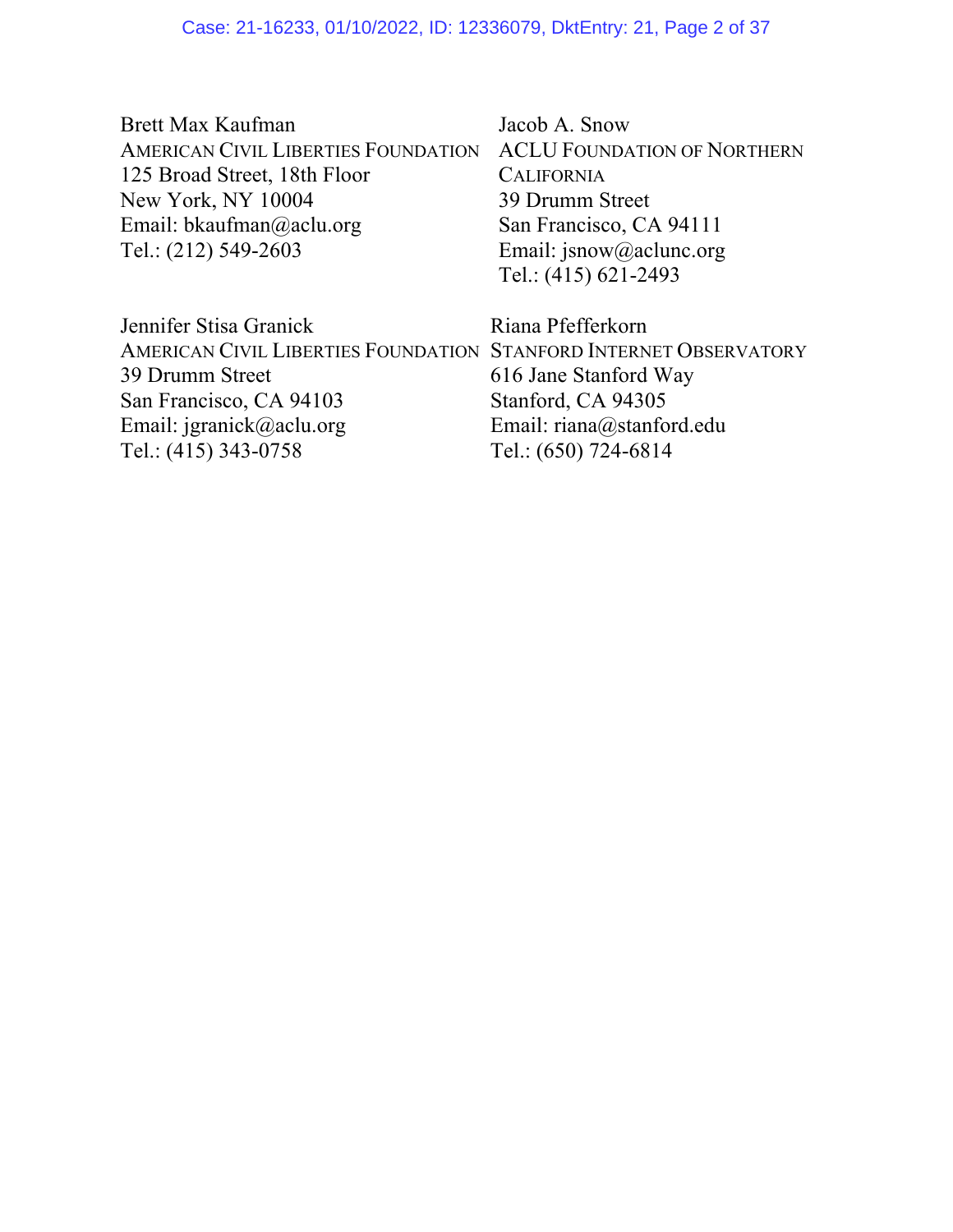# **CORPORATE DISCLOSURE STATEMENT**

Pursuant to Rule 26.1 of the Federal Rules of Appellate Procedure, amici state that they do not have a parent corporation and that no publicly held corporation owns 10% or more of their stock.

Dated: January 10, 2022

By: /s/ Aaron Mackey<br>Aaron Mackey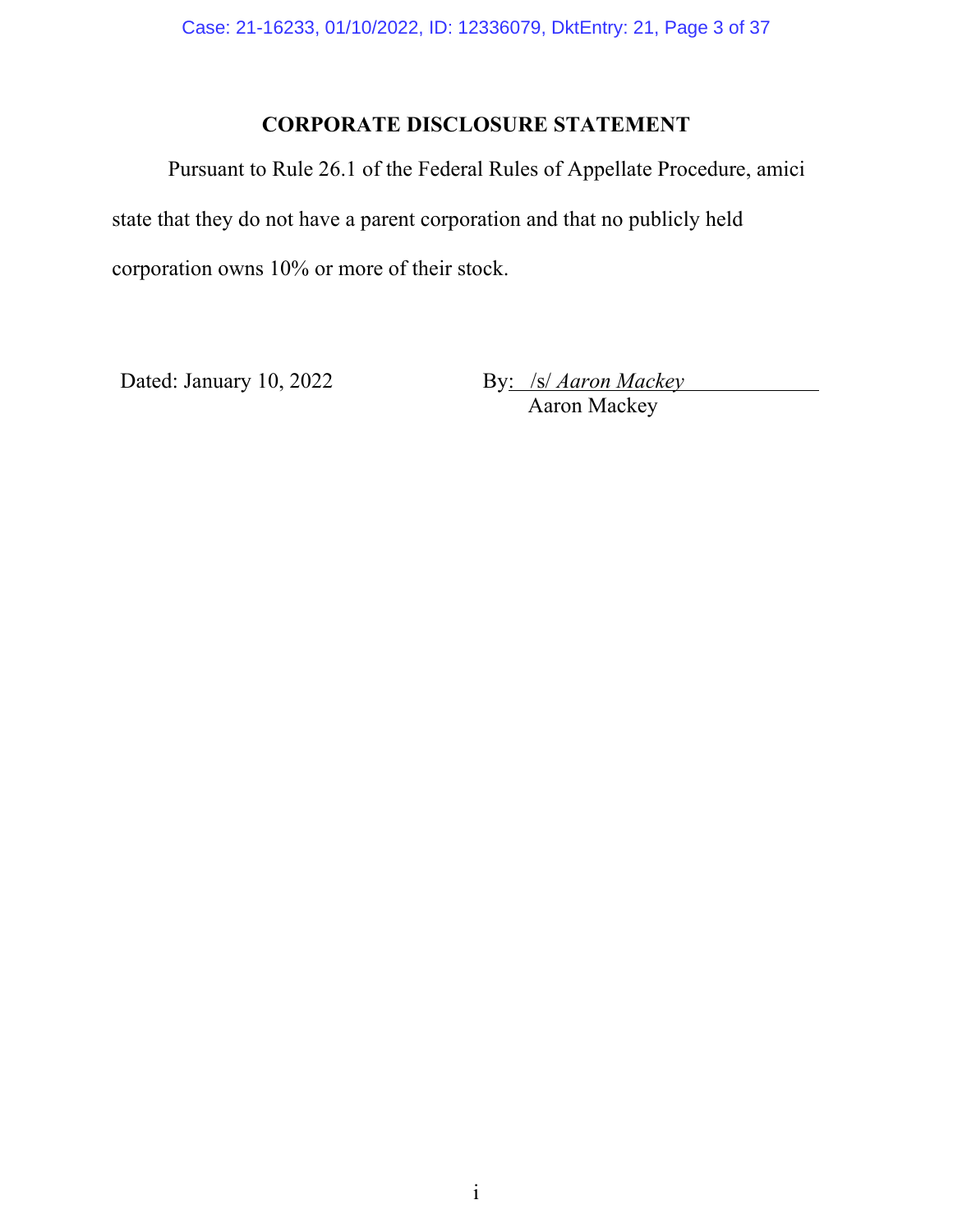# **TABLE OF CONTENTS**

| $\mathbf{I}$ . | PUBLIC DISCLOSURE OF THE JUDICIAL RECORDS THAT<br>FORBES MEDIA SEEKS IS ESSENTIAL TO UNDERSTAND THE<br>LEGAL BASIS AUTHORIZING LAW ENFORCEMENT TO<br>OBTAIN INTENSELY PERSONAL DETAILS ABOUT PEOPLE |
|----------------|-----------------------------------------------------------------------------------------------------------------------------------------------------------------------------------------------------|
| II.            | THE PUBLIC KNOWS VERY LITTLE ABOUT JUDICIAL<br>REASONING AUTHORIZING GOVERNMENT EFFORTS TO<br>USE THE ALL WRITS ACT TO COMPEL THIRD PARTIES TO                                                      |
|                | There Are Significant Legal Questions Concerning Whether<br>A.<br>the AWA Permits Law Enforcement to Track People's                                                                                 |
|                | <b>B.</b><br>If Law Enforcement Relies on the All Writs Act to<br>Authorize Novel Surveillance, the Court Orders and Other<br>Judicial Records Reflecting Those Efforts Should Not                  |
|                | The Government's Novel Interpretations of the AWA are<br>$C_{\cdot}$<br>Reminiscent of its Efforts to Push the Limits of Other                                                                      |
| III.           | <b>JUDICIAL RECORDS REFLECTING LAW ENFORCEMENT'S</b><br>USE OF THE AWA REMAIN UNDER SEAL, OFTEN<br>INDEFINITELY, FRUSTRATING THE PUBLIC'S ABILITY TO                                                |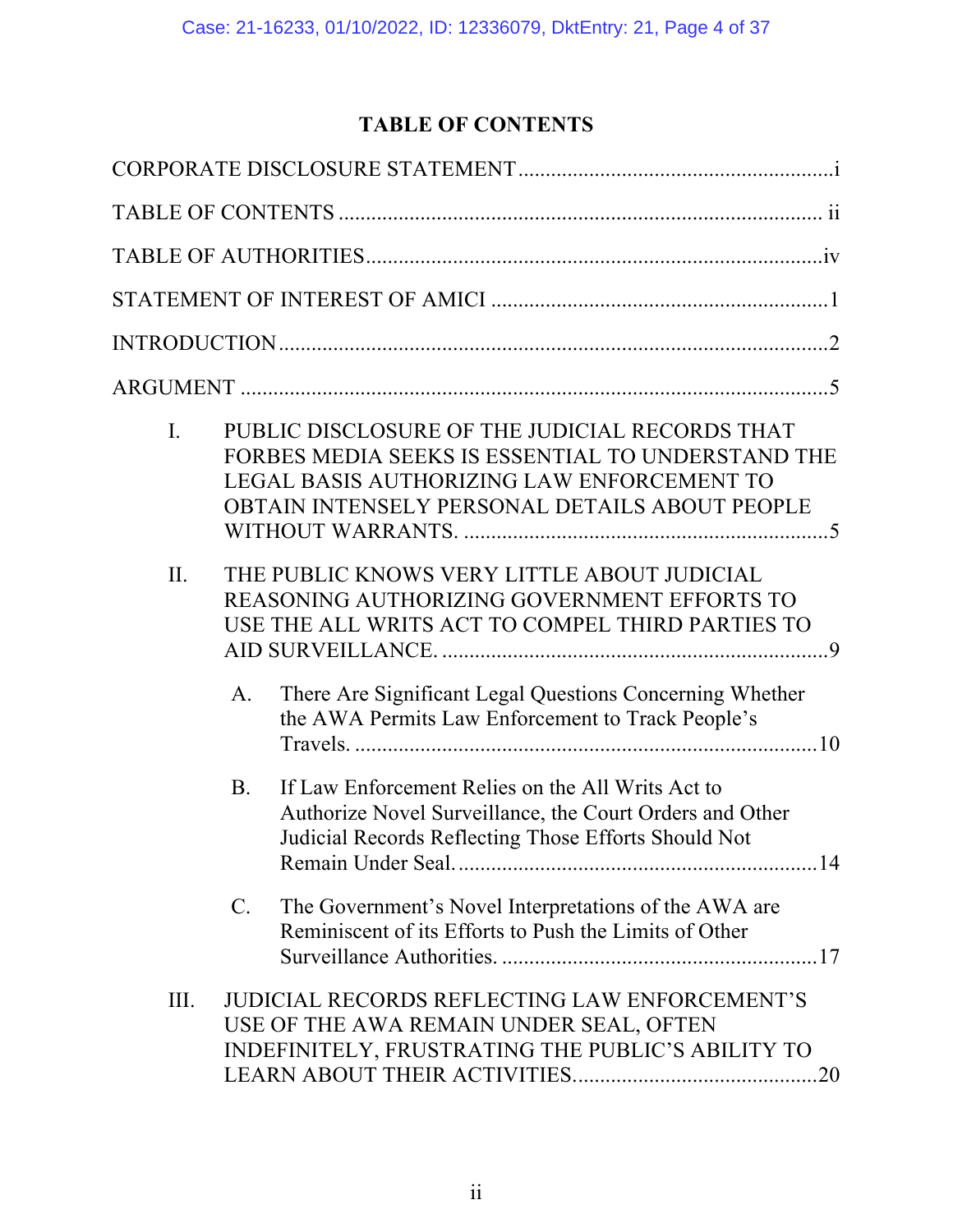| IV. DISCLOSURE WOULD ALSO HELP THE PUBLIC LEARN<br>ABOUT SABRE'S VAST DATA COLLECTION AND<br>DISCLOSURE PRACTICES, WHICH OCCUR WITHOUT THE |  |
|--------------------------------------------------------------------------------------------------------------------------------------------|--|
|                                                                                                                                            |  |
|                                                                                                                                            |  |
|                                                                                                                                            |  |
|                                                                                                                                            |  |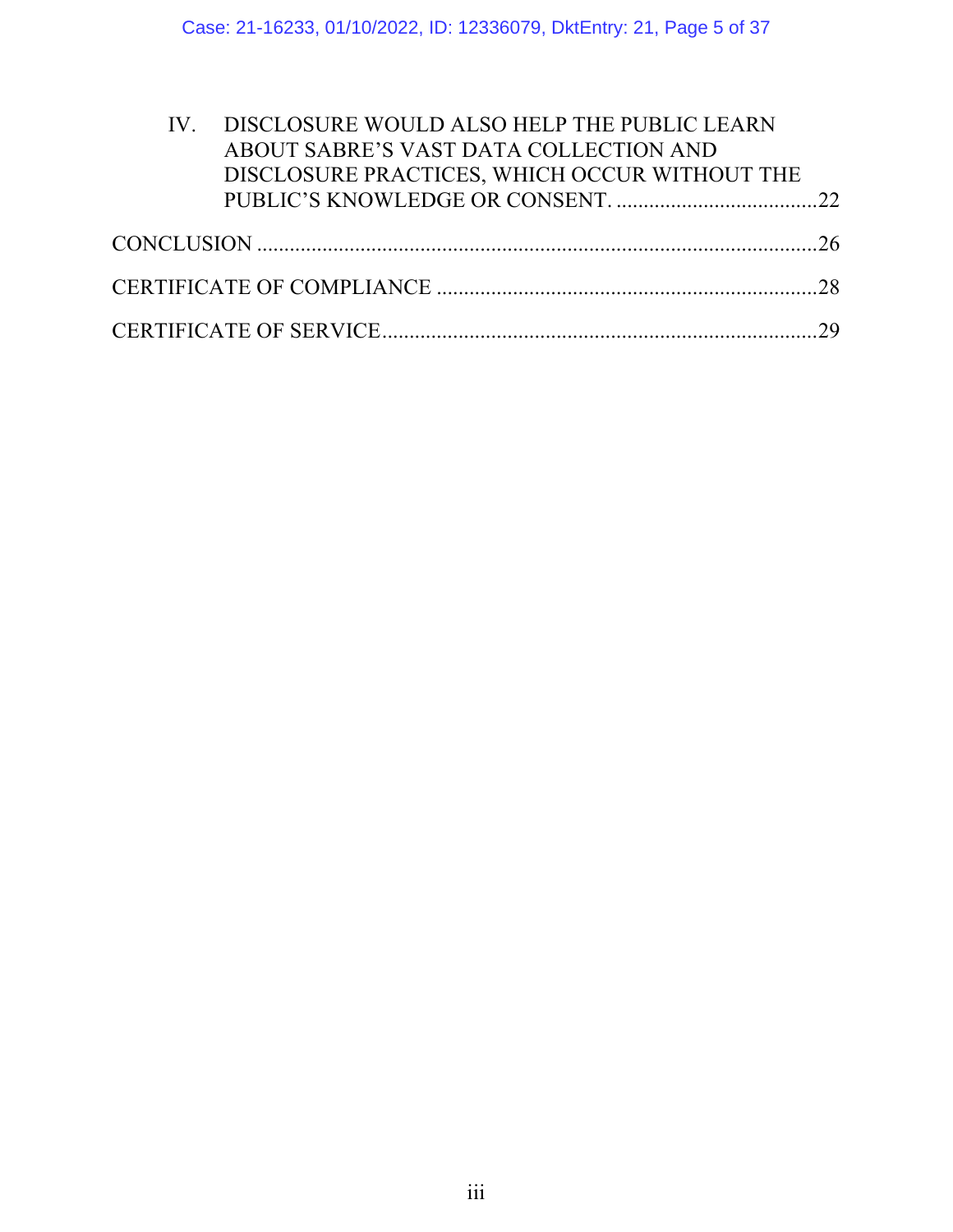# **TABLE OF AUTHORITIES**

# **Cases**

| Application of the United States of America for an Order Directing X to Provide<br><i>Access to Videotapes,</i>                                                                                                              |
|------------------------------------------------------------------------------------------------------------------------------------------------------------------------------------------------------------------------------|
| Banks v. Manchester,                                                                                                                                                                                                         |
| Boyd v. United States,                                                                                                                                                                                                       |
| Carpenter v. United States,                                                                                                                                                                                                  |
| In re Apple, Inc.,                                                                                                                                                                                                           |
| In re Application of the United States of America for an Order Authorizing the<br>Installation and Use of Pen Registers and Trap and Trace Devices,                                                                          |
| In re Application of U.S. for an Order Authorizing Disclosure of Location<br>Information of a Specified Wireless Telephone,                                                                                                  |
| In re Order Requiring Apple, Inc. to Assist in the Execution of a Search Warrant<br>Issued by this Court,                                                                                                                    |
| In re Order Requiring Apple, Inc. to Assist in the Execution of a Search Warrant<br>Issued by This Court,                                                                                                                    |
| In re the Application of the United States for an Order,                                                                                                                                                                     |
| In re Under Seal,                                                                                                                                                                                                            |
| In the Matter of the Search of an Apple iPhone Seized During the Execution of a<br>Search Warrant on a Black Lexus IS300, California License Plate 35KGD203,<br>No. ED 15-0451M, 2016 WL 618401 (C.D. Cal. Feb. 16, 2016) 15 |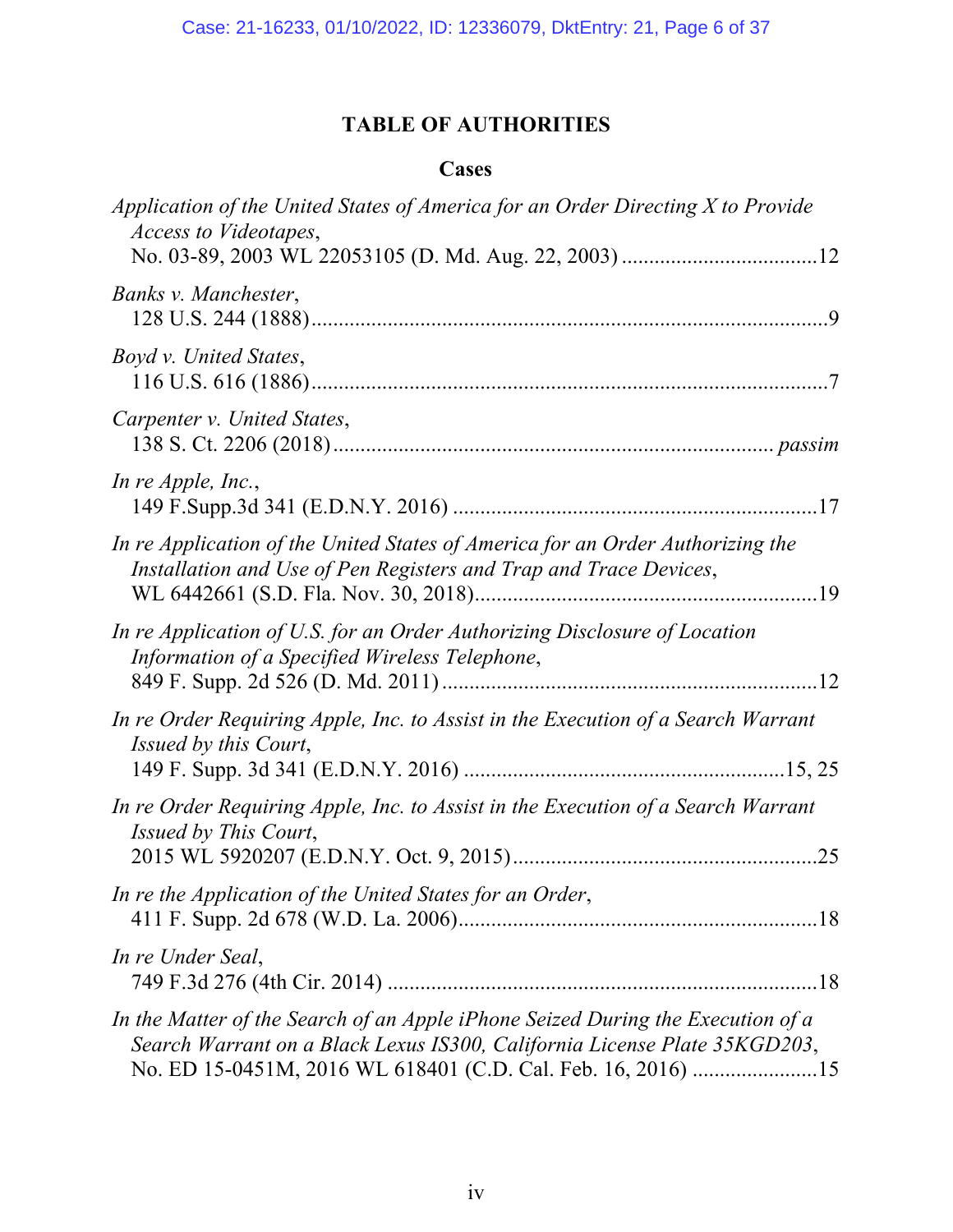# Case: 21-16233, 01/10/2022, ID: 12336079, DktEntry: 21, Page 7 of 37

| Nash v. Lathrop,                     |  |
|--------------------------------------|--|
| Riley v. California,                 |  |
| United States v. Doe,                |  |
| United States v. Evans,              |  |
| United States v. New York Telephone, |  |
| United States v. Warshak,            |  |
| United States $v. X$ ,               |  |

# **Statutes**

| Communications Assistance for Law Enforcement Act, Pub. L. 103-414, 108 Stat. |  |
|-------------------------------------------------------------------------------|--|
|                                                                               |  |
|                                                                               |  |
|                                                                               |  |

# **Other Authorities**

| Aaron Mackey, Court Report Provides New Details About How Federal           |  |
|-----------------------------------------------------------------------------|--|
| Law Enforcement in Seattle Obtain Private Information Without Warrants, EFF |  |
|                                                                             |  |
|                                                                             |  |
| Communications Assistance for Law Enforcement Act, Federal Communications   |  |
|                                                                             |  |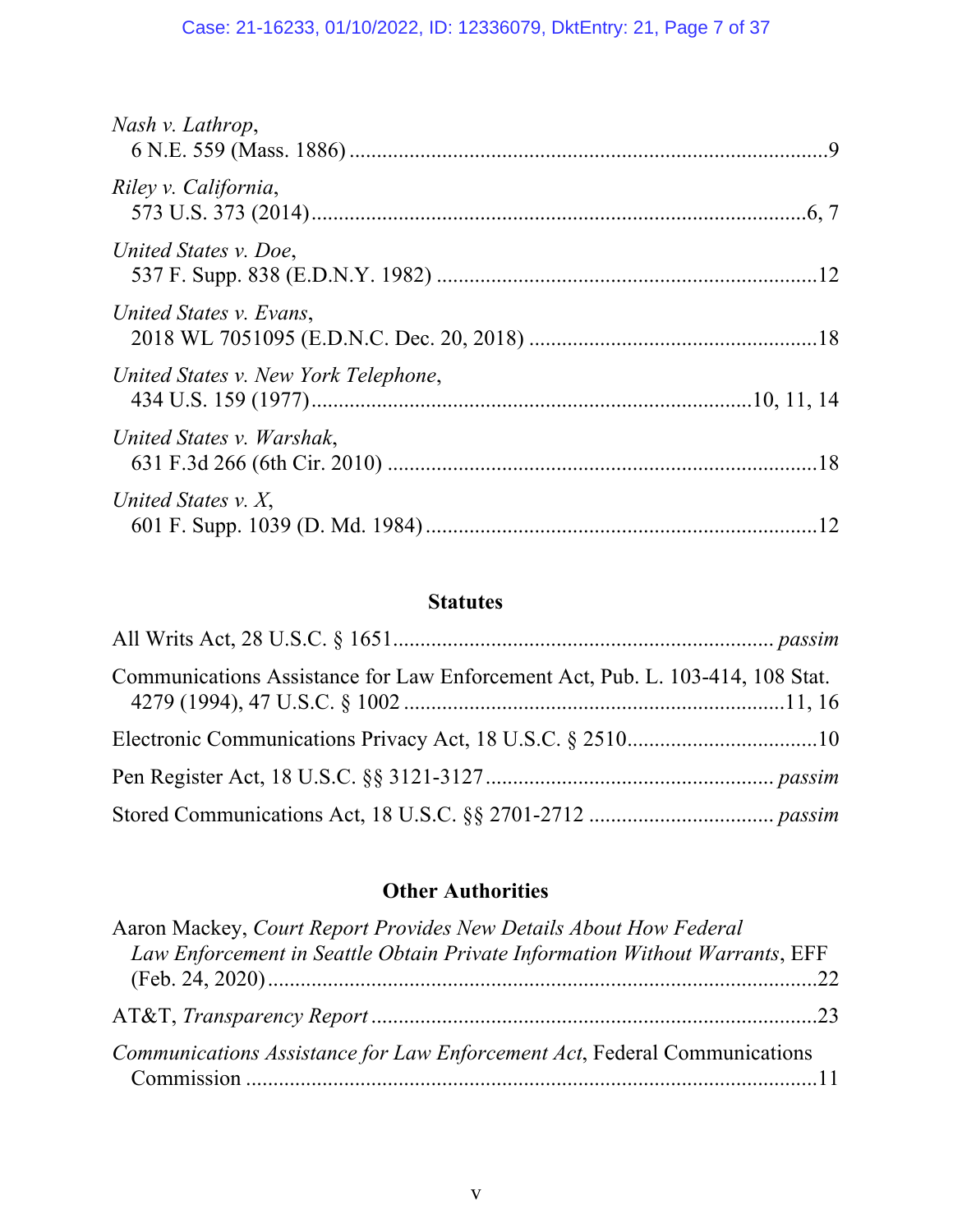| Jennifer Valentino-Devries, Secret F.B.I. Subpoenas Scoop Up Personal Data<br>From Scores of Companies, The New York Times (Sept. 20, 2019)24              |
|------------------------------------------------------------------------------------------------------------------------------------------------------------|
| Jennifer X. Luo, Decoding Pandora's Box: All Writs Act and Separation of                                                                                   |
| Katie Benner and Joseph Goldstein, Apple Wins Ruling in New York iPhone                                                                                    |
| Matthew Segal, Lessons From the Government's 63 Prior Attempts to Make Tech                                                                                |
|                                                                                                                                                            |
| Peter Swire, The Golden Age of Surveillance, Slate (July 15, 2015)                                                                                         |
| Pilot Program re Applications and Orders for Pen Registers and Trap and Trace<br>Devices and re 2703(d), United States District Court, Western District of |
|                                                                                                                                                            |
| Stephen Wm. Smith, Gagged, Sealed & Delivered: Reforming ECPA's Secret                                                                                     |
| Stephen Wm. Smith, Kudzu in the Courthouse: Judgments Made in the Shade, 3                                                                                 |
| Steven M. Bellovin et al., It's Too Complicated: How the Internet Upends Katz,<br>Smith, and Electronic Surveillance Law, 30 Harv. J.L. & Tech. 1 (2016) 7 |
| Thomas Brewster, The FBI Is Secretly Using A \$2 Billion Travel Company As A                                                                               |
|                                                                                                                                                            |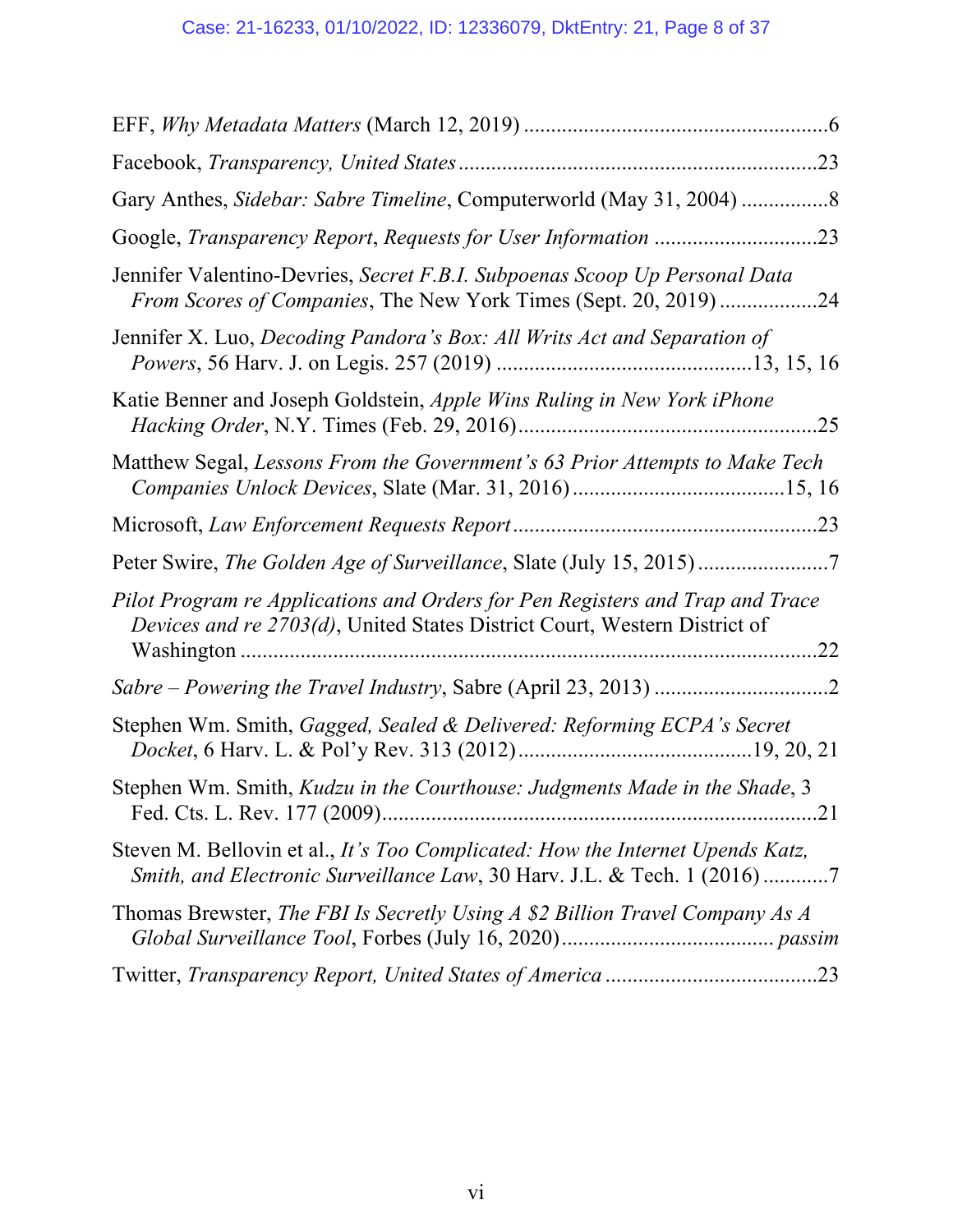#### **STATEMENT OF INTEREST OF AMICI1**

The Electronic Frontier Foundation ("EFF") is a non-profit civil liberties organization with more than 38,000 dues-paying members that has worked for 30 years to ensure that technology supports freedom, justice, and innovation for all people of the world. EFF advocates for Internet users' privacy and frequently seeks access to public records reflecting law enforcement surveillance by litigating Freedom of Information Act ("FOIA") requests and petitioning state and federal courts to unseal judicial records. *See, e.g.,* Brief for Electronic Frontier Foundation et al. as Amici Curiae supporting Petitioner, *Carpenter v. United States*, 138 S. Ct. 2206 (2018) (No. 16-402); *EFF v. San Bernardino County Superior Court*, No. CIVDS1930054 (San Bernardino Sup. Ct. Oct. 8, 2019) (seeking to unseal search warrant materials reflecting law enforcement's use of cell-site simulators).

The American Civil Liberties Union ("ACLU") is a nationwide, nonprofit, nonpartisan organization dedicated to defending the principles embodied in the Federal Constitution and our nation's civil rights laws. The ACLU of Northern California is a state affiliate of the national ACLU. The ACLU has frequently appeared before courts, including this one, throughout the country in First

1

<sup>&</sup>lt;sup>1</sup> Pursuant to Federal Rule of Appellate Procedure Rule  $29(a)(4)(E)$ , amici certify that no person or entity, other than amici curiae, their members, or their counsel, made a monetary contribution to the preparation or submission of this brief or authored this brief in whole or in part. The parties have consented to the filing of this brief.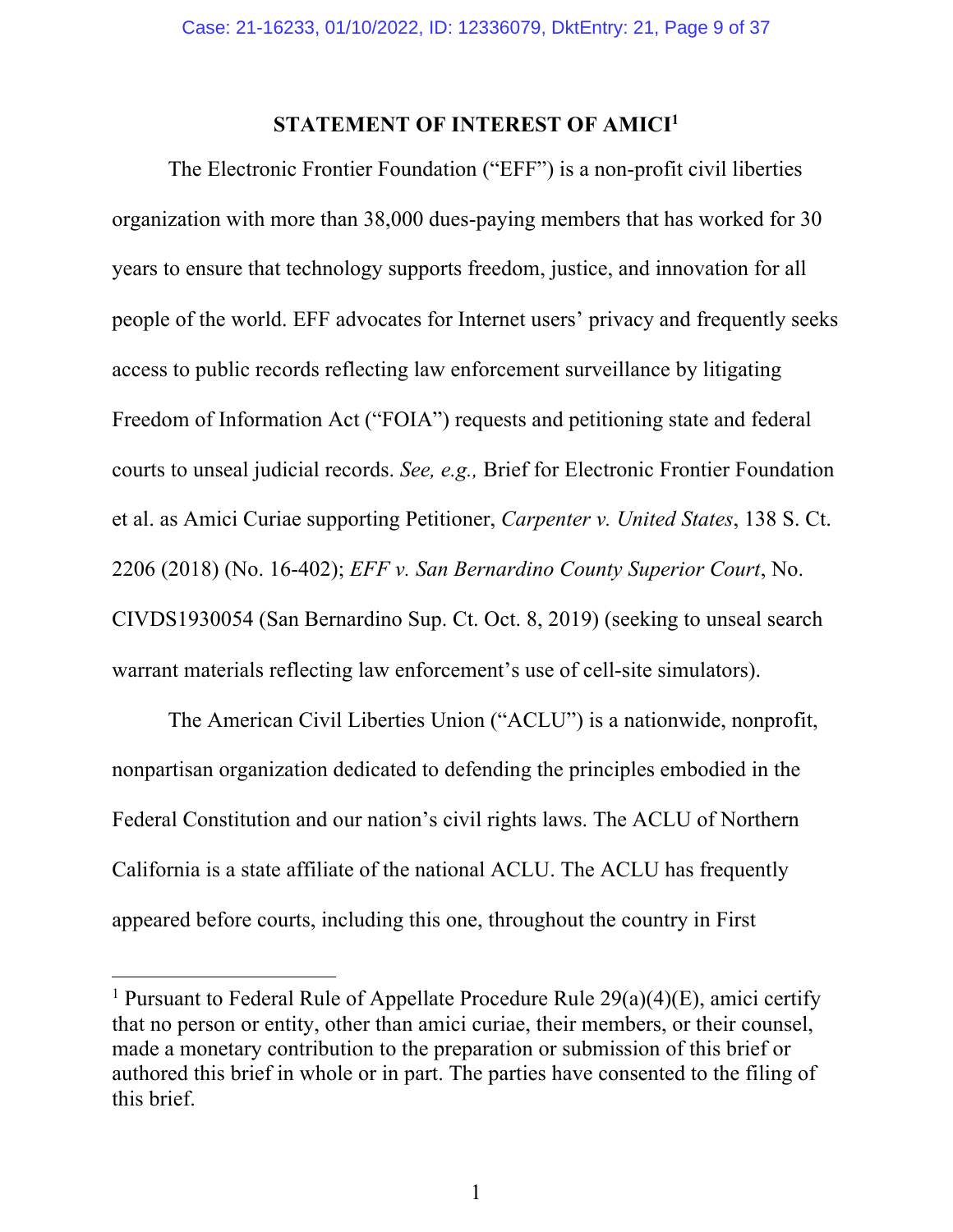Amendment cases.

Riana Pfefferkorn is a Research Scholar at the Stanford Internet Observatory, joining this brief in her personal capacity. She studies novel forms of electronic surveillance by law enforcement, using research methods that include filing FOIA requests and petitioning federal courts to unseal judicial records. *See, e.g.*, Brief for the Electronic Frontier Foundation and Riana Pfefferkorn as Amicus Curiae supporting Petitioners-Appellants, *In re Leopold*, 964 F.3d 1121 (D.C. Cir. 2020) (No. 18-5276); *In re Granick*, 388 F. Supp. 3d 1107 (N.D. Cal. 2019 (denying request to unseal district court's sealed docket of post-investigation surveillance matters).

#### **INTRODUCTION**

In December 2019, the FBI sought a court order under the All Writs Act ("AWA") to require Sabre, a data broker that amasses details on the airline flights of more than a billion people,<sup>2</sup> to track—in real time and for six months—the prospective location and movements of a person subject to an arrest warrant.<sup>3</sup> The

<sup>3</sup> Thomas Brewster, *The FBI Is Secretly Using A \$2 Billion Travel Company As A Global Surveillance Tool*, Forbes (July 16, 2020), https://www.forbes.com/sites/thomasbrewster/2020/07/16/the-fbi-is-secretly-usinga-2-billion-company-for-global-travel-surveillance--the-us-could-do-the-same-totrack-covid-19/?sh=68dc01b357eb ("Brewster, *Global Surveillance Tool*").

<sup>2</sup> *Sabre – Powering the Travel Industry*, Sabre (April 23, 2013), https://www.sabre.com/insights/sabre-holdings-powering-the-travel-industry/.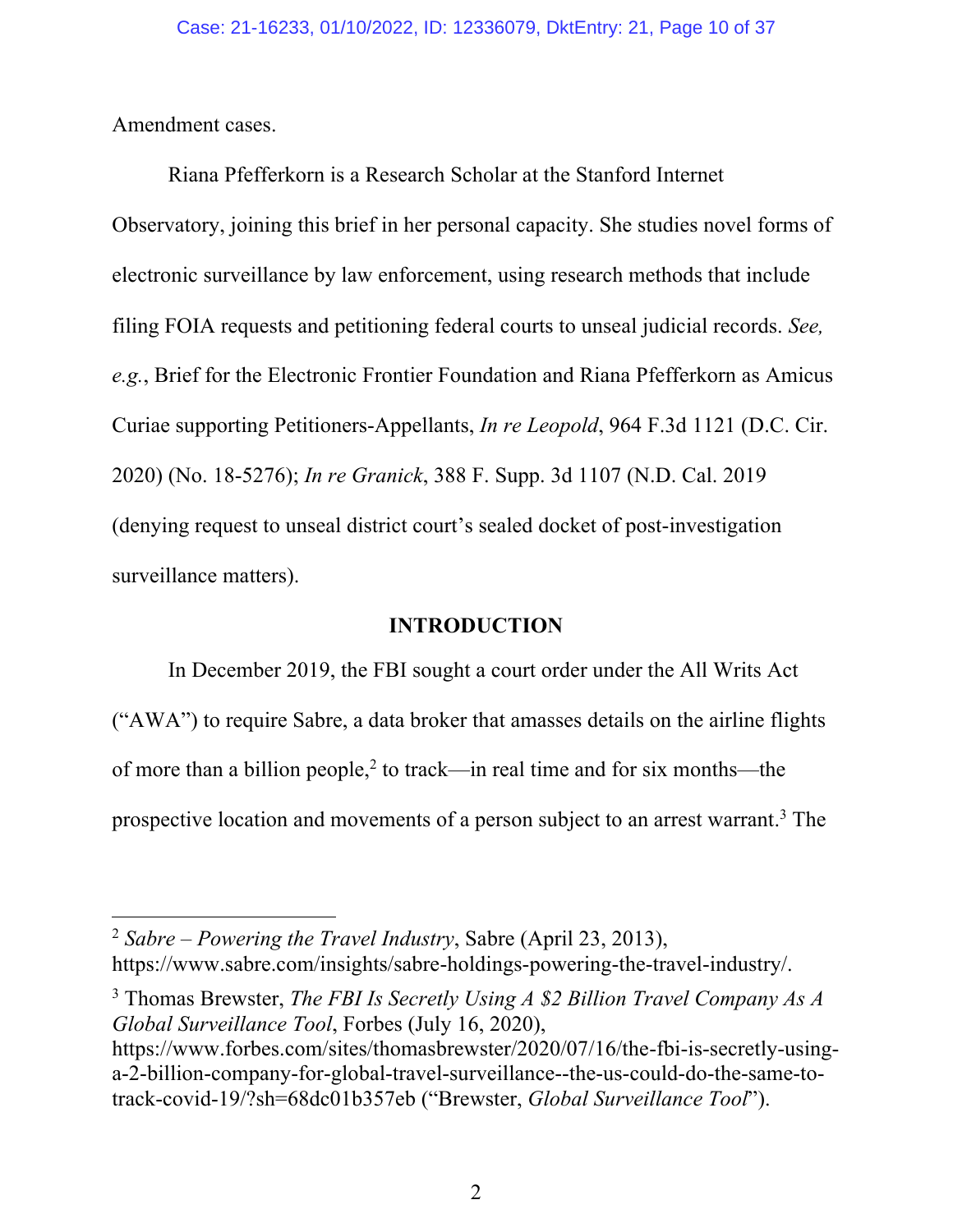#### Case: 21-16233, 01/10/2022, ID: 12336079, DktEntry: 21, Page 11 of 37

AWA is not a surveillance statute. Instead, it allows federal courts to "issue all writs necessary or appropriate in aid of their respective jurisdictions and agreeable to the usages and principles of law." 28 U.S.C. § 1651(a). AWA requests and orders are not subject to reporting requirements like those for federal wiretap orders, nor are they subject to the rules governing search warrants. And as this case shows, authorities routinely file AWA requests and orders under seal. These requests remain secret, often indefinitely, much like many other non-warrant surveillance applications made by law enforcement.

The public has a legitimate interest in seeing the court's legal conclusions, and any related legal justification by law enforcement, that authorized tracking a person's movements in real time without a search warrant. Yet the secrecy surrounding the court records at issue here makes it impossible for the public—and Congress—to understand the judiciary's interpretation of the AWA. The secrecy violates the public's rights of access to judicial records and inhibits Congress from exercising oversight over law enforcement's activities reflected in those records. This case highlights the need for public access to records documenting how law enforcement uses novel interpretations of laws to engage in invasive surveillance, particularly where, as here, a court seal shields legal analysis from public scrutiny and where, as here, the data sought reflects intensely private details of people's lives.

3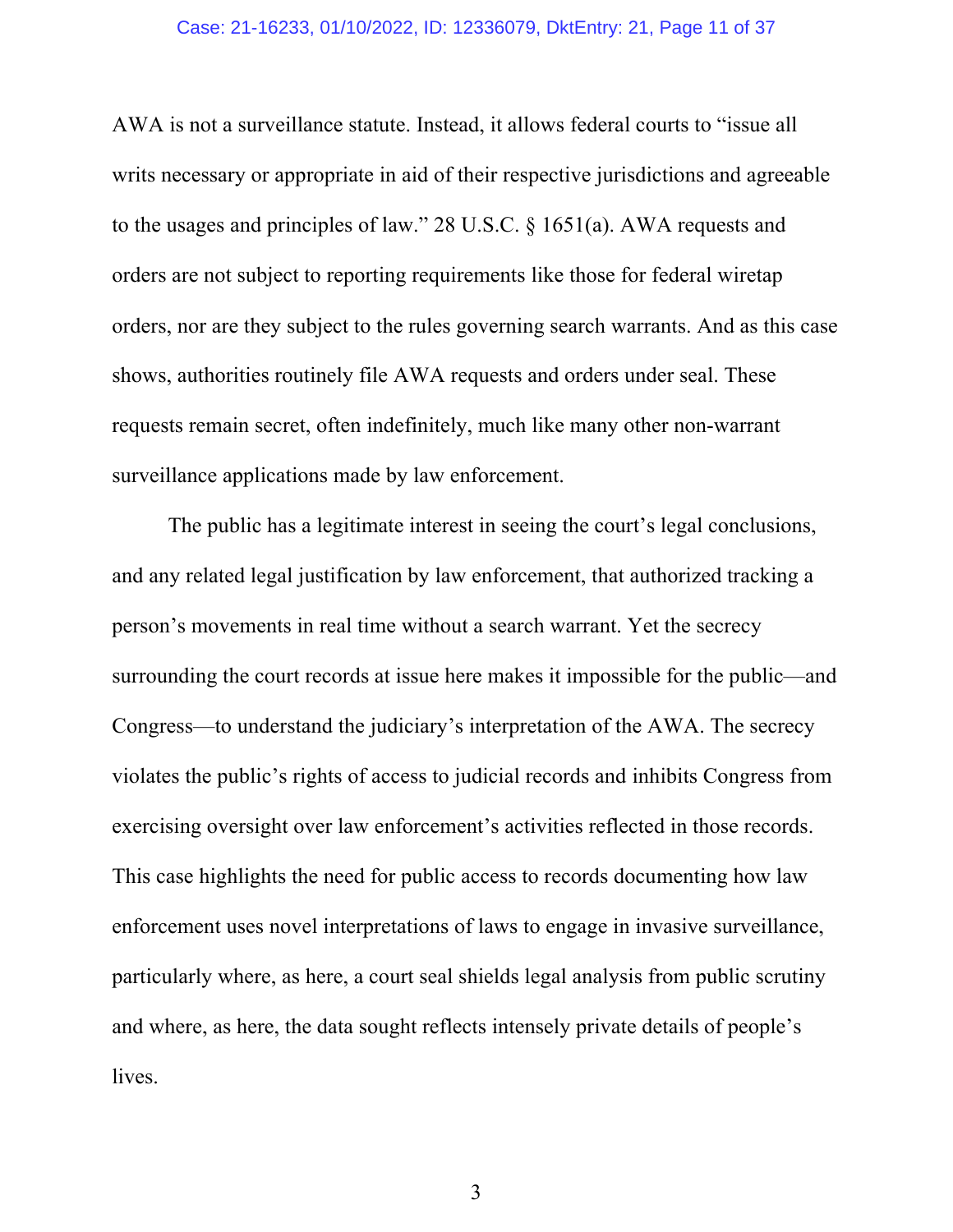The lack of transparency in this case is of a piece with the broad, endemic secrecy surrounding law enforcement requests for people's private data—data that is frequently obtained without a warrant under statutes such as the Stored Communications Act ("SCA"), 18 U.S.C. §§ 2701-2712, and the Pen Register Act ("PRA"), 18 U.S.C.  $\S$  3121-3127. In district courts around the country, these court orders, their related court filings (applications, supporting affidavits, etc.), and often the case docket sheets themselves, largely remain under seal indefinitely. Although sealing these court records initially may be justified to protect the secrecy of an active investigation, the records typically stay sealed well after the underlying investigation is over, long past any need for continued secrecy.

In this case, unsealing is necessary so that the public can understand the nature of the government's AWA requests for people's private location data, particularly because Sabre appears to be one of a handful of data brokers that amasses these volumes of people's travels without travelers' knowledge or consent.

More broadly, greater public disclosure of similar law enforcement requests would promote greater accountability and oversight by both the public and our elected representatives. Laws passed by Congress and the Fourth Amendment reflect our society's judgment on what limits we place on law enforcement's ability to comb through our data—data that often reflects the most intimate details

4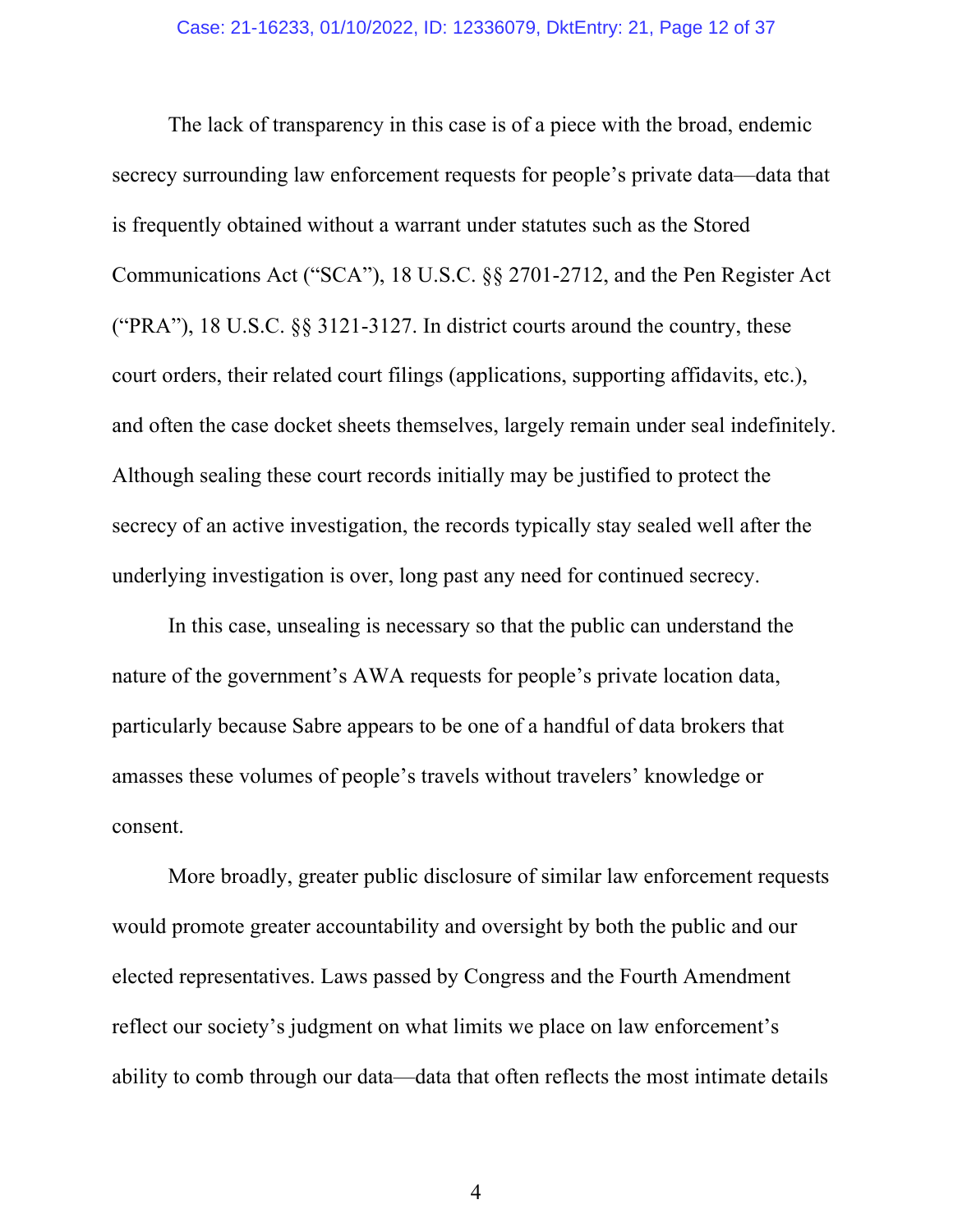of our lives. Perpetual sealing of the legal reasoning permitting law enforcement to use the AWA to obtain prospective real-time tracking short-circuits the public's ability to ensure that law enforcement is adhering to those laws and the Constitution.

#### **ARGUMENT**

### **I. PUBLIC DISCLOSURE OF THE JUDICIAL RECORDS THAT FORBES MEDIA SEEKS IS ESSENTIAL TO UNDERSTAND THE LEGAL BASIS AUTHORIZING LAW ENFORCEMENT TO OBTAIN INTENSELY PERSONAL DETAILS ABOUT PEOPLE WITHOUT WARRANTS.**

At a time when nearly everyone relies on private service providers for nearly everything—from talking to friends, to organizing events, booking travel, storing photographs, shopping, and running businesses—it is essential that the public know how and under what conditions courts authorize the government to access our personal information held by those providers. Before the development of electronic communication and digital services, most of our communications and other interactions left few to no records. And even when those communications or interactions did leave records, the volume paled in comparison to the vast digital ocean of data created today.

As new technologies become ever more embedded into people's everyday lives, providing users with innovative ways to communicate, and making their lives easier, they generate massive amounts of data. The Supreme Court has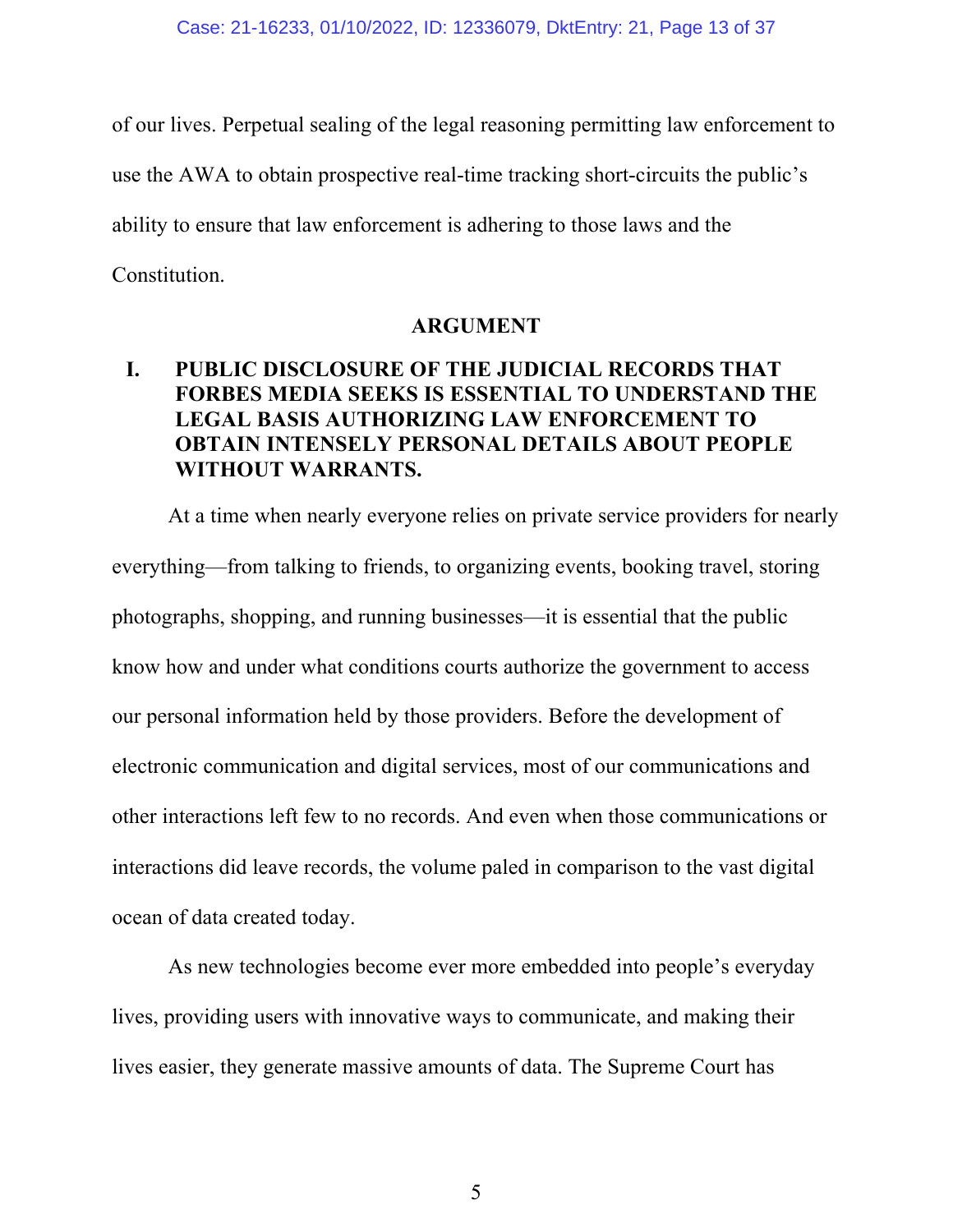repeatedly recognized this reality. *See, e.g.*, *Riley v. California*, 573 U.S. 373, 394 (2014) (explaining that while "a photograph or two of loved ones tucked into a wallet" says something about a person, . . . they reveal nothing close to "[t]he sum of an individual's private life [that] can be reconstructed through a thousand photographs labeled with dates, locations, and descriptions" that are recorded and stored digitally); *Carpenter,* 138 S. Ct. at 2220 (holding that historical records about an individual's location "implicate[] privacy concerns far beyond those considered" in earlier cases involving data collected by more primitive technologies).

Much of this sensitive information about a person's private life can be gleaned not just from the content of a photograph, text message, or phone call, but from other information, often called metadata, that is created alongside or associated with that content. And even small amounts of these types of data can provide a striking window into a person's life. For example, telephone records can show that a person called a suicide hotline late at night near the Golden Gate Bridge by showing the numbers dialed, the time of the call, and the location of the caller. *See* EFF, *Why Metadata Matters* (March 12, 2019). <sup>4</sup> From that data alone, one can easily infer both the purpose of the call and the caller's likely mental state at the time; law enforcement does not need access to the contents of the phone call

<sup>4</sup> https://ssd.eff.org/en/module/why-metadata-matters.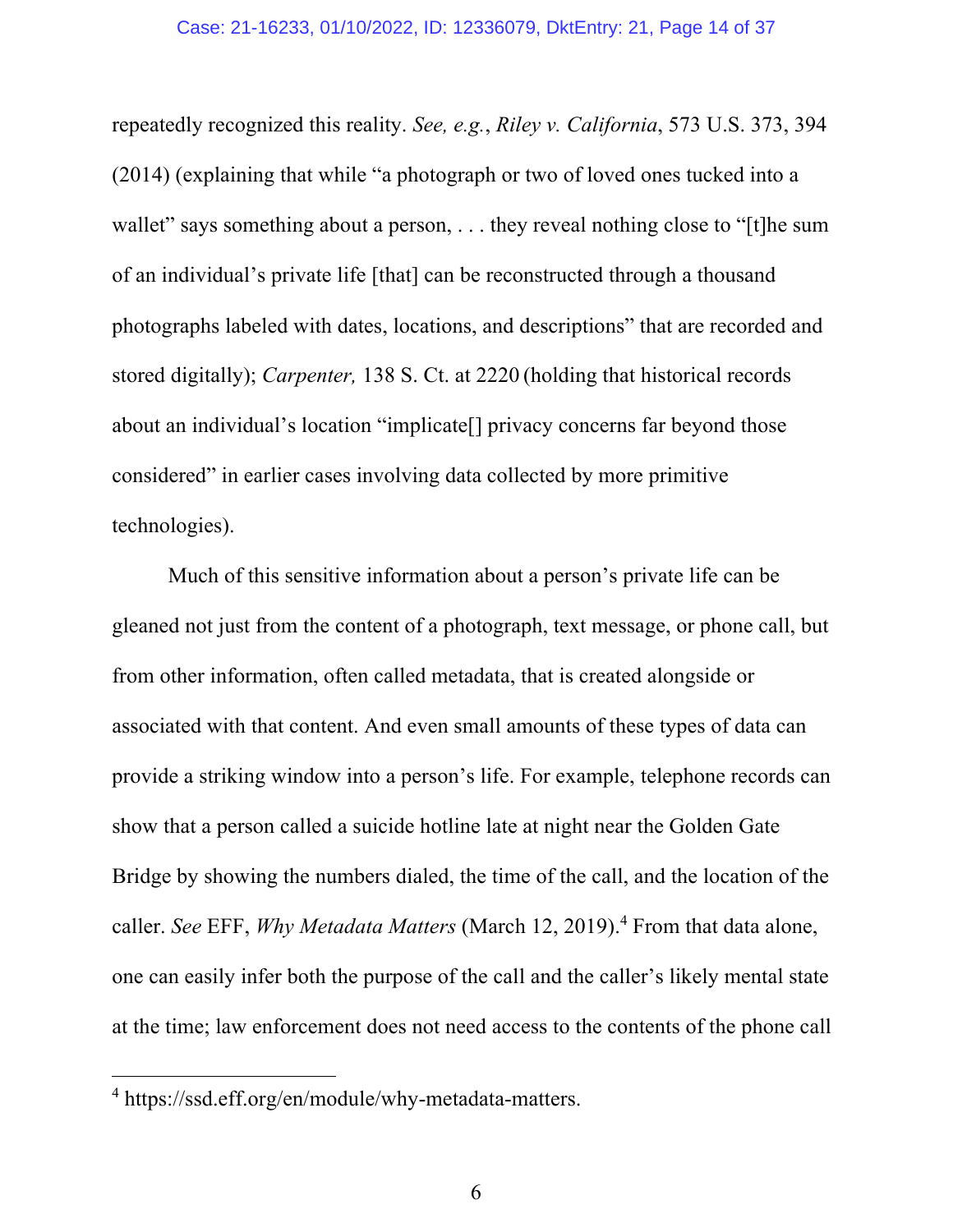to understand private details about that person's life.

Indeed, our digital communications and records reflecting our movements now generate so much data about our daily lives that law enforcement is operating in a golden age of surveillance. Peter Swire, *The Golden Age of Surveillance*, Slate (July 15, 2015). <sup>5</sup> And yet law enforcement manages to obtain much of this data, which reveals the "privacies of life," *Riley*, 573 U.S. at 403 (quoting *Boyd v. United States*, 116 U.S. 616, 630 (1886)), without a warrant. Swire, *The Golden Age of Surveillance*.

The public has a legitimate interest in disclosure of judicial records reflecting the government's surveillance activities because, as described above, the Supreme Court has questioned whether the Fourth Amendment's pre-digital distinction between contents of communications and other information associated with it remains valid. *See Carpenter*, 138 S. Ct. at 2220; *see also* Steven M. Bellovin et al., *It's Too Complicated: How the Internet Upends Katz, Smith, and Electronic Surveillance Law*, 30 Harv. J.L. & Tech. 1 (2016) (arguing against outdated content/non-content distinction in light of the complex architecture of the Internet).

Disclosure of travel data that the FBI requested in the AWA application at

<sup>5</sup> https://slate.com/technology/2015/07/encryption-back-doors-arent-necessarywere-already-in-a-golden-age-of-surveillance.html.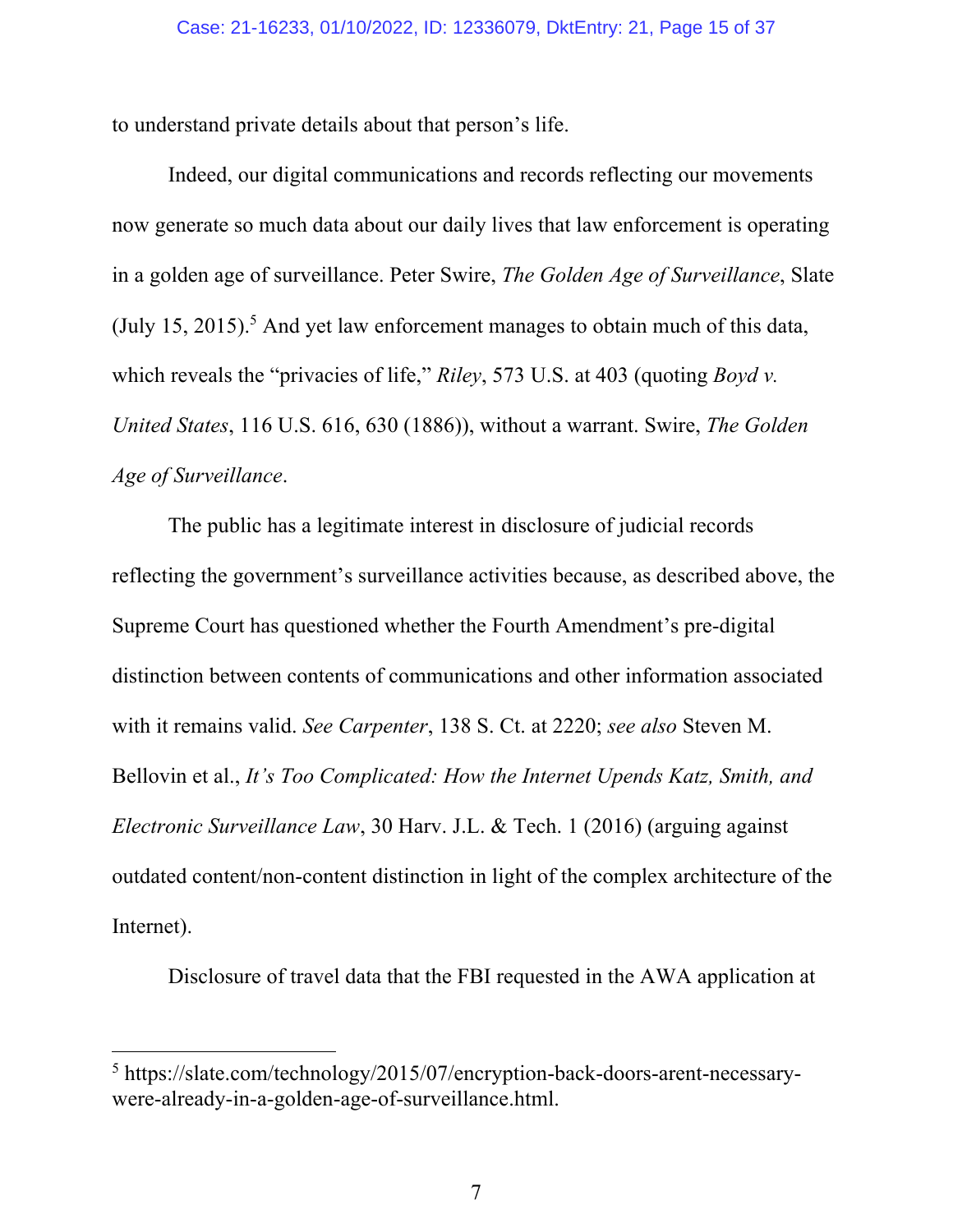#### Case: 21-16233, 01/10/2022, ID: 12336079, DktEntry: 21, Page 16 of 37

issue here raises the same privacy concerns articulated by the Supreme Court in *Carpenter*. Just like in that case, air travel data creates "a detailed chronicle of a person's physical presence" that goes well beyond knowing a person's location at a particular time. 138 S.Ct. at 2220. However, unlike individual phone companies or ISPs, all travel data, including airline reservations and itineraries, is held by just three companies that do not appear to have any direct relationship with ordinary people. Brewster, *Global Surveillance Tool*. Sabre is the largest and oldest of those three, with data that could go back as much as fifty years. Gary Anthes, *Sidebar: Sabre Timeline*, Computerworld (May 31, 2004). <sup>6</sup> This means that access to the location and travel data held by the company could be especially revealing.

Given the technical and legal questions surrounding the extent to which travel data should be protected by the Fourth Amendment (thereby requiring authorities to obtain a search warrant before obtaining that information), the public has a legitimate interest in seeing the judicial records sought by Forbes Media. The records are likely to contain the court's legal analysis and legal arguments made by the government in support of its request to use the AWA to track a person's location. That would likely include the court's analysis of whether federal surveillance statutes and the Fourth Amendment were either inapplicable or satisfied. Thus the materials, including the opinion and any interpretation of the

<sup>6</sup> https://www.computerworld.com/article/2564361/sidebar--sabre-timeline.html.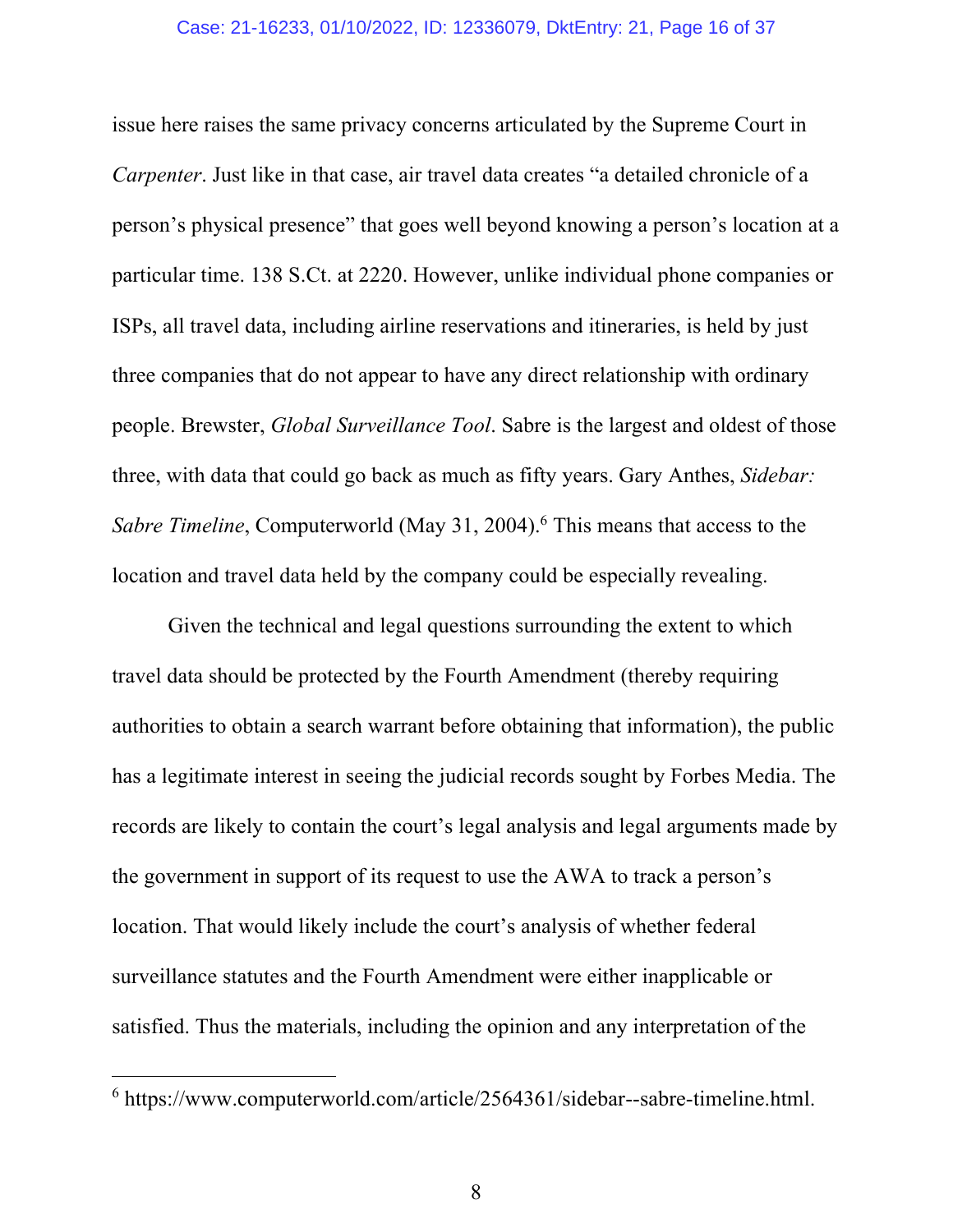AWA, are subject to the public's presumptive rights of access. *See Banks v. Manchester*, 128 U.S. 244, 253 (1888) ("The whole work done by the judges constitutes the authentic exposition and interpretation of the law, which, binding every citizen, is free for publication to all . . . ."); *Nash v. Lathrop*, 6 N.E. 559, 560 (Mass. 1886) ("Every citizen is presumed to know the law thus declared, and it needs no argument to show that justice requires that all should have free access to the opinions."); *see also* Appellants' Opening Brief ("AOB") at 1-3.

### **II. THE PUBLIC KNOWS VERY LITTLE ABOUT JUDICIAL REASONING AUTHORIZING GOVERNMENT EFFORTS TO USE THE ALL WRITS ACT TO COMPEL THIRD PARTIES TO AID SURVEILLANCE.**

As this case demonstrates, the government relies upon the AWA to help it carry out traditional surveillance activities that are arguably governed by other statutory authority. But law enforcement continues to cloak its use of this legal mechanism in secrecy. Although the government appears to view the AWA as a malleable tool that authorizes surveillance and compels private parties to assist with investigations, its legal theories and activities regarding the AWA's ability to force disclosure of private digital data remain largely under seal. This ongoing secrecy violates the public's right of access to judicial records and, critically, it also frustrates public and congressional oversight of law enforcement surveillance, including whether the Executive Branch is evading legislative limits on its surveillance authority. As explained below, recent examples demonstrate that the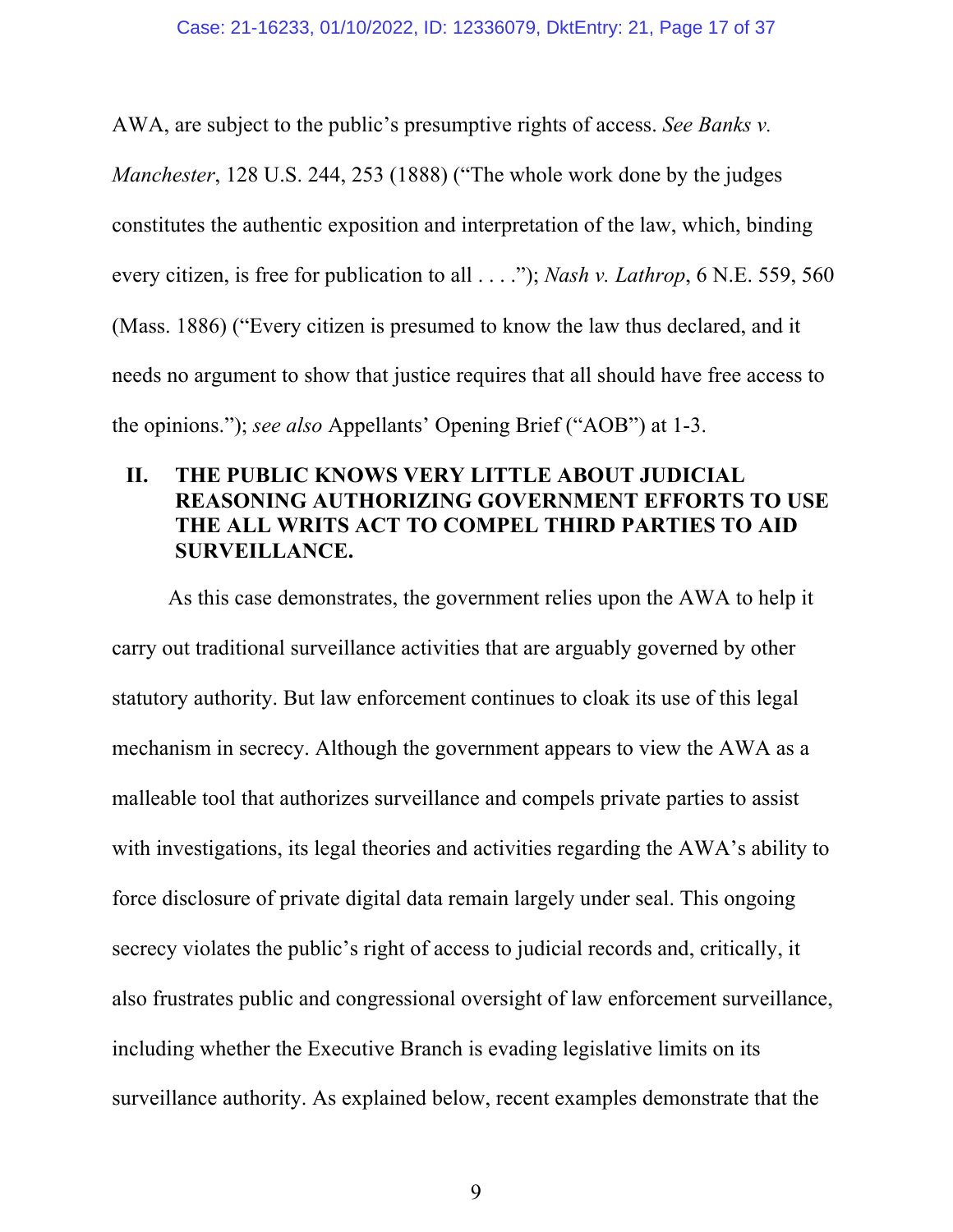government often pursues novel legal theories in support of surveillance efforts while also shielding those theories from the public. Once those theories are made public, and subject to appellate review, they often prove to be incorrect or unconstitutional.

#### **A. There Are Significant Legal Questions Concerning Whether the AWA Permits Law Enforcement to Track People's Travels.**

Public access to the records Forbes Media seeks is essential because the public has right to know whether the AWA authorizes law enforcement to obtain real-time surveillance of a person. Interpreting the AWA to authorize courts to require that Sabre provide real-time tracking of an airline passenger's movements raises significant questions about congressional intent to authorize such pervasive surveillance, as well implicating the Fourth Amendment. If the courts are to interpret the AWA in this way, they should do so in the public view.

In 1977, the Supreme Court affirmed the government's use of the AWA to require a telephone company to provide technical assistance by installing a pen register on two telephone lines. *United States v. New York Telephone*, 434 U.S. 159 (1977). After *New York Telephone*, Congress passed the Electronic Communications Privacy Act ("ECPA"), 18 U.S.C. § 2510 *et seq.*, which contains provisions that permit law enforcement to seek technical assistance orders in support of the underlying surveillance authorized by courts. *See*, *e.g.*, 18 U.S.C. § 3123(b)(2) (authorizing courts to issue technical assistance orders in support of pen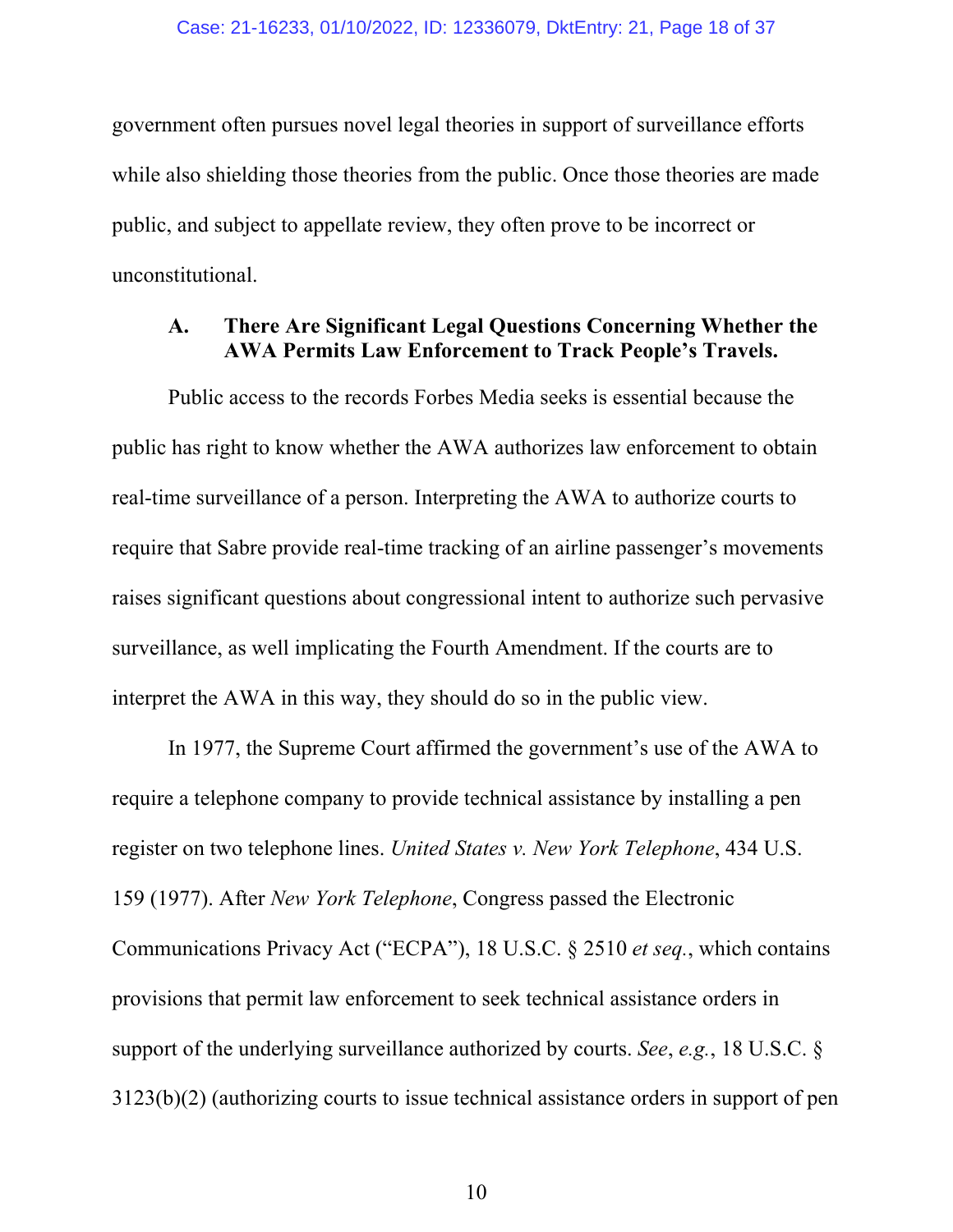#### Case: 21-16233, 01/10/2022, ID: 12336079, DktEntry: 21, Page 19 of 37

register requests). Congress also subsequently enacted the Communications Assistance for Law Enforcement Act ("CALEA"), Pub. L. 103-414, 108 Stat. 4279 (1994), which "requires telecommunications carriers and manufacturers of telecommunications equipment [to] design their equipment, facilities, and services to ensure that they have the necessary surveillance capabilities to comply with legal requests for information"7 while exempting providers of "information services" from those requirements. 47 U.S.C.  $\S$  1002 (b)(2). These statutes delineate the circumstances for authorizing electronic surveillance and related technical assistance with a clarity and specificity absent from the AWA.

Against this statutory backdrop, interpreting the AWA to authorize courts to require that Sabre provide real-time tracking of an airline passenger's movements raises significant questions under the Fourth Amendment and pen register statute, and implicates other concerns than those in *New York Telephone*.

The existence of an underlying arrest warrant does not allay the constitutional concerns regarding the AWA's ability to permit real-time tracking. Although courts have long issued AWA orders to authorize third-party assistance in effectuating arrest warrants, they generally do so only "where no Fourth Amendment privacy rights or other constitutional issues are implicated." *In re* 

<sup>7</sup> *Communications Assistance for Law Enforcement Act*, Federal Communications Commission, https://www.fcc.gov/public-safety-and-homeland-security/policyand-licensing-division/general/communications-assistance.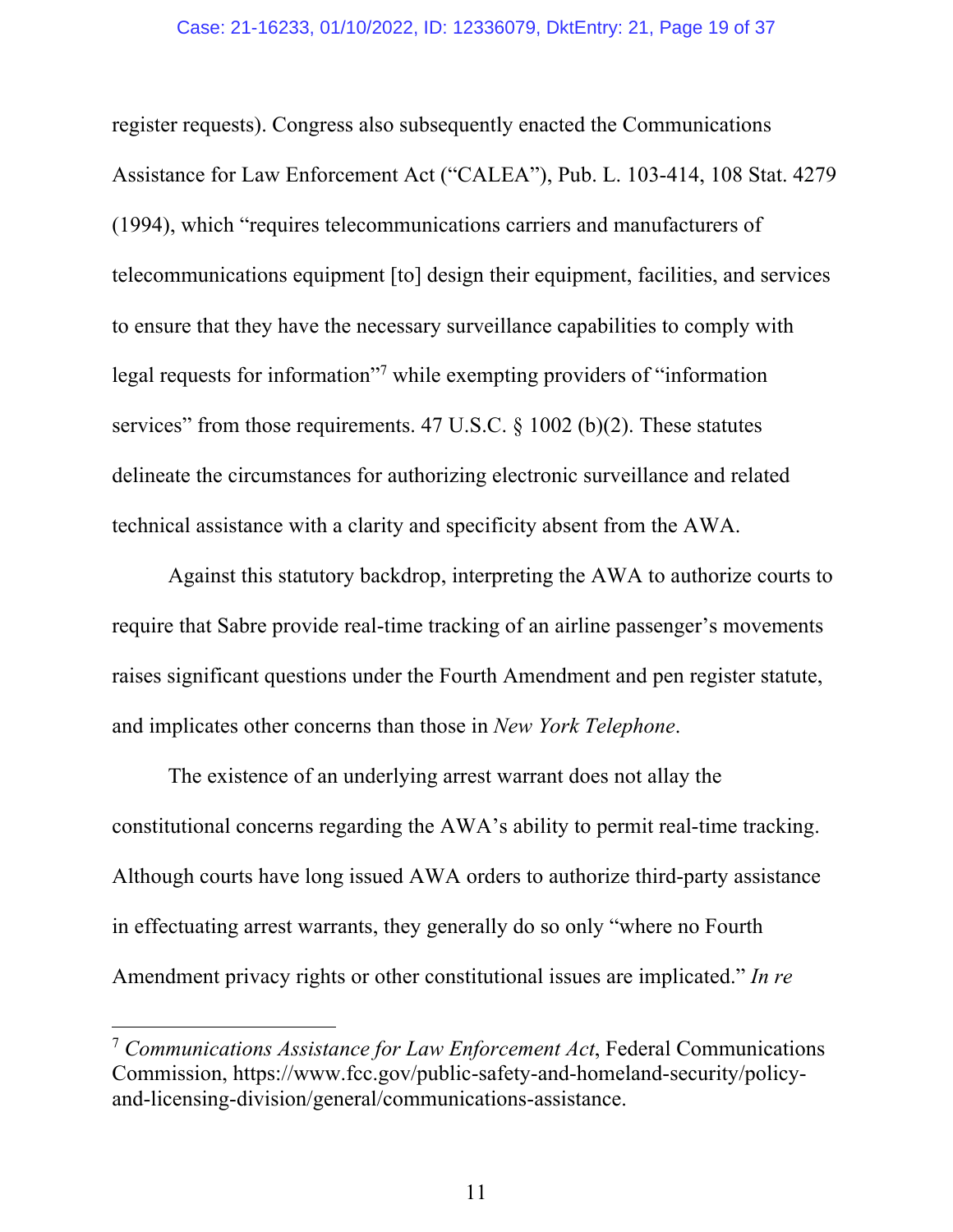*Application of U.S. for an Order Authorizing Disclosure of Location Information of a Specified Wireless Telephone*, 849 F. Supp. 2d 526, 581 (D. Md. 2011). "The All Writs Act does not excuse the government from its burden of establishing probable cause where constitutionally protected information is requested." *Id*. 8

The AWA application here raises these constitutional concerns. For all the reasons described above in Section I., the AWA application seeking travel data from Sabre implicates the Fourth Amendment's privacy protections under *Carpenter*. *See* 138 S.Ct. at 2220. If the disclosure demand to Sabre implicated the Fourth Amendment, then arguably the government should have obtained a search warrant before seeking the information.

Given that the judicial records Forbes Media seeks here remain under seal, neither amici nor the public know whether law enforcement obtained a search warrant for the location data sought from Sabre. But based on the unsealed AWA

<sup>8</sup> Court authorization of AWA orders often turn on whether the government's requests implicate the Fourth Amendment. *See United States v. X*, 601 F. Supp. 1039, 1042-43 (D. Md. 1984) (using the All Writs Act to authorize production of toll records, finding no subscriber privacy interest in them); *United States v. Doe*, 537 F. Supp. 838, 840 (E.D.N.Y. 1982) (using the All Writs Act to authorize a production of toll records as subscriber has no legitimate expectation of privacy in them); *Application of the United States of America for an Order Directing X to Provide Access to Videotapes*, No. 03-89, 2003 WL 22053105, at \*2 (D. Md. Aug. 22, 2003) (authorizing access to surveillance videotapes of the public areas of an apartment complex under the All Writs Act after holding that there was "no reasonable expectation of privacy, on the part of the apartment complex tenants or their visitors, in the hallway of the apartment building").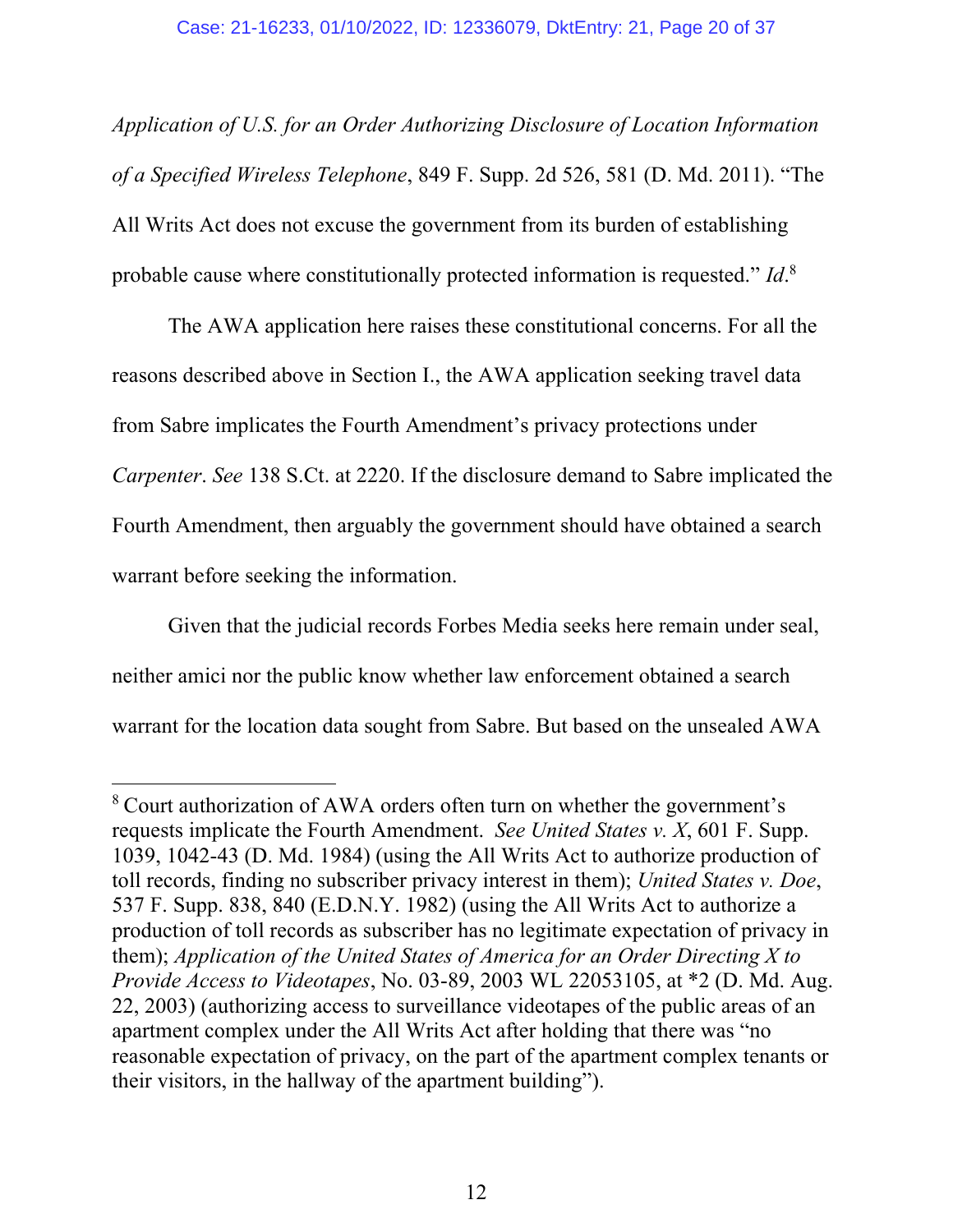#### Case: 21-16233, 01/10/2022, ID: 12336079, DktEntry: 21, Page 21 of 37

application, it appears unlikely that it did so. Instead, the government represented in its application that courts have concluded that the AWA provides sufficient authority to compel Sabre to disclose this private data in real time on a prospective basis. *See* ER 85 (representing that the government has used the AWA to obtain "real-time" transmission of information from credit card companies and has also used it to order Sabre to assist with other arrest warrants).

Further, even if the private data sought from Sabre was not subject to the Fourth Amendment's warrant requirement under *Carpenter*, it does not appear that the government believed it needed to obtain a subpoena, court order, or other judicial process under ECPA or other statutes that protect individual privacy.

Because Congress has not enacted laws that expressly authorize either the collection of people's travel records in real time, courts should be skeptical of any government claim that the AWA can fill the gap in legal authority. *See* Jennifer X. Luo, *Decoding Pandora's Box: All Writs Act and Separation of Powers*, 56 Harv. J. on Legis. 257, 282-84. (2019) ("Luo, *Pandora's Box*"). After all, that gap may be the result of lawmakers' inability to reach consensus on whether such surveillance should be used at all. *See id*.

Given the varied ways in which law enforcement seeks to use the AWA and the potential problems with relying on the statute discussed above, the public has a legitimate interest in seeing the court's interpretation and enforcement of the

13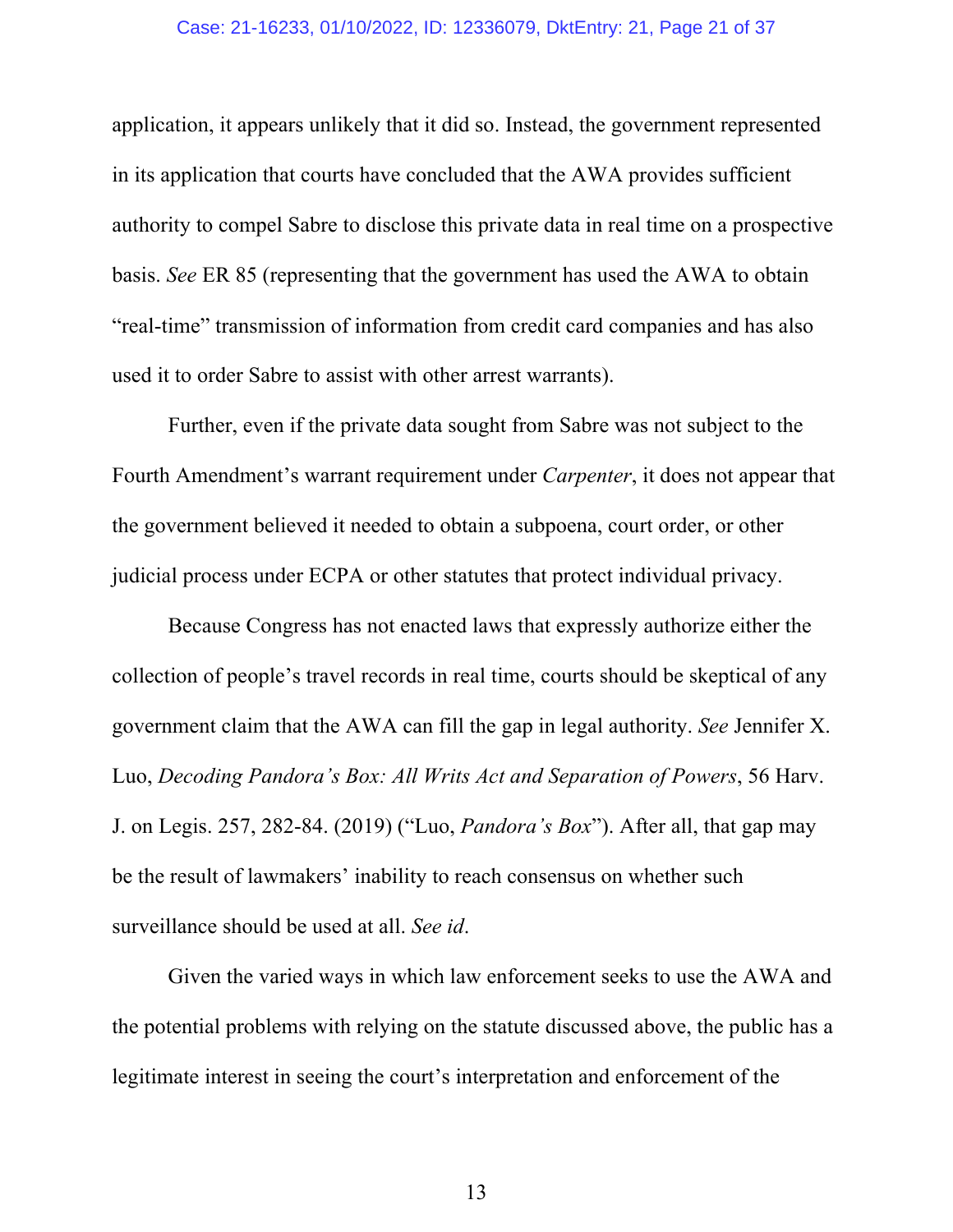statute. Disclosure of the court's order will necessarily lead to a better understanding of when and how the government relies on the statute as part of its investigations and surveillance activities. Indeed, access may be essential for not just the public, but other courts, Congress, and other companies similarly situated to Sabre to better understand interpretations of the AWA pushed by the government in largely *ex parte*, under seal cases where it faces no adversarial process.

### **B. If Law Enforcement Relies on the All Writs Act to Authorize Novel Surveillance, the Court Orders and Other Judicial Records Reflecting Those Efforts Should Not Remain Under Seal.**

Historically, the government's reliance on the AWA to support surveillance efforts has been quite public. In *New York Telephone*, the government did not litigate the technical assistance question under seal, and the case eventually landed in the Supreme Court. 434 U.S. at 174-78. There, the Court established a test for when and how the government could use the AWA to compel a third party to provide assistance in support of another lawful order, such as a search warrant. *Id*. at 174-76.

Federal law enforcement has apparently had success in convincing courts in *ex parte* proceedings—that the AWA authorizes novel and controversial surveillance and law enforcement techniques. Meanwhile, court seals over these proceedings have largely kept the public in the dark about these novel legal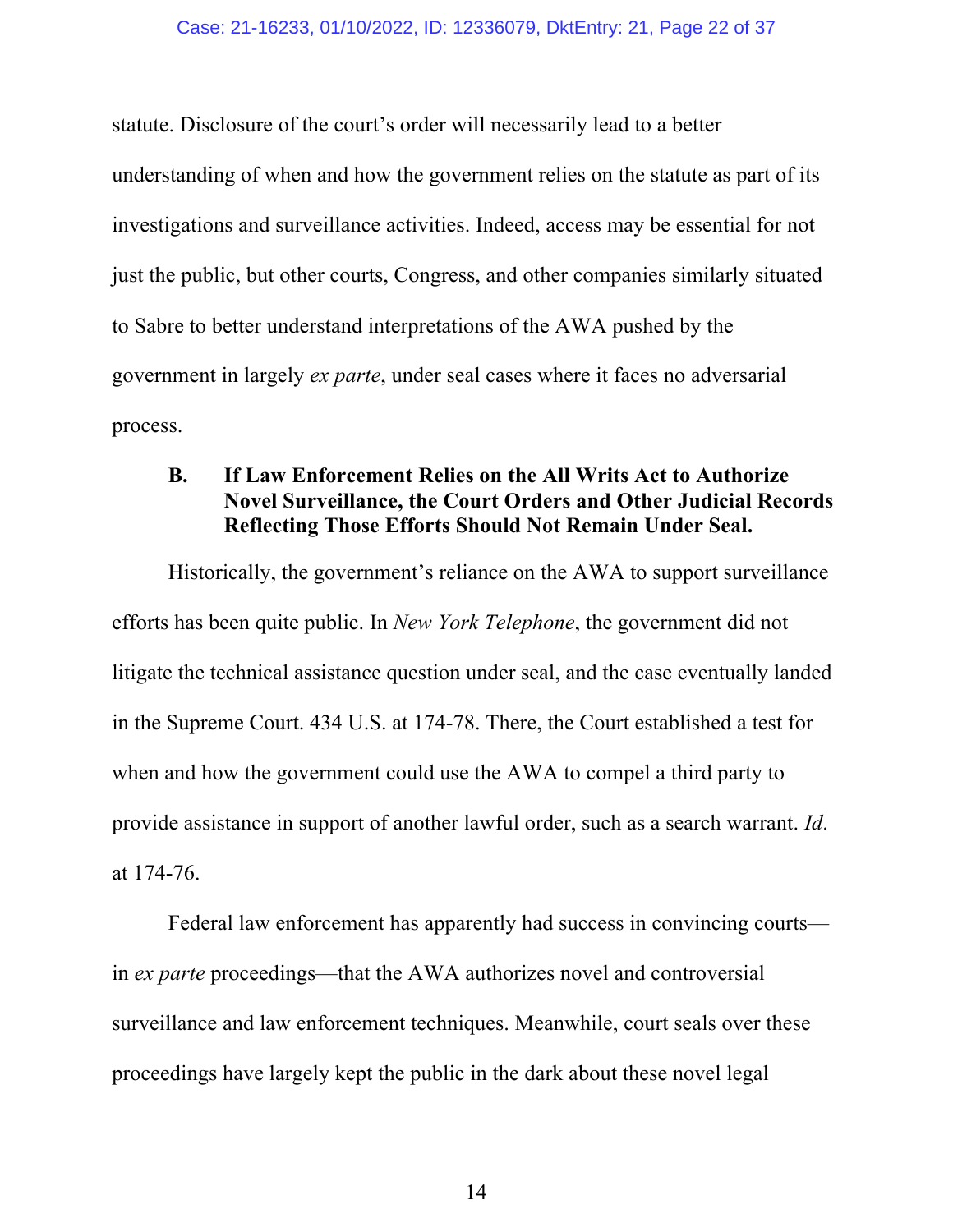theories. Most notably, recent reporting has described how the government mainly uses the AWA to compel private parties' assistance in decrypting people's smartphones or other devices. *See* Luo, *Pandora's Box*, 56 Harv. J. on Legis. at 258-60. As amicus ACLU has documented, the government has sought more than sixty AWA orders compelling companies such as Apple and Google to unlock physical devices or to decrypt data. Matthew Segal, *Lessons From the Government's 63 Prior Attempts to Make Tech Companies Unlock Devices*, Slate (Mar. 31, 2016)<sup>9</sup> ("Segal, *Lessons*"); Luo, *Pandora's Box*, 56 Harv. J. on Legis. at 258-59. But prior to a public decision by a magistrate judge in 2015 and an FBI effort months later to unlock the iPhone of the shooter involved in the San Bernardino attack, little was known about these efforts because the government sought—and courts granted—sealing of the judicial records associated with the requests. *See In the Matter of the Search of an Apple iPhone Seized During the Execution of a Search Warrant on a Black Lexus IS300, California License Plate 35KGD203* ("*In re San Bernardino iPhone*"), No. ED 15-0451M, 2016 WL 618401 (C.D. Cal. Feb. 16, 2016); *In re Apple, Inc.*, 149 F. Supp. 3d 341 (E.D.N.Y. 2016) .

From the information that has become public, we know that the nature of the

<sup>&</sup>lt;sup>9</sup> http://www.slate.com/blogs/future\_tense/2016/03/31/the\_government\_s\_63\_prior attempts to use the all writs act to make companies.html.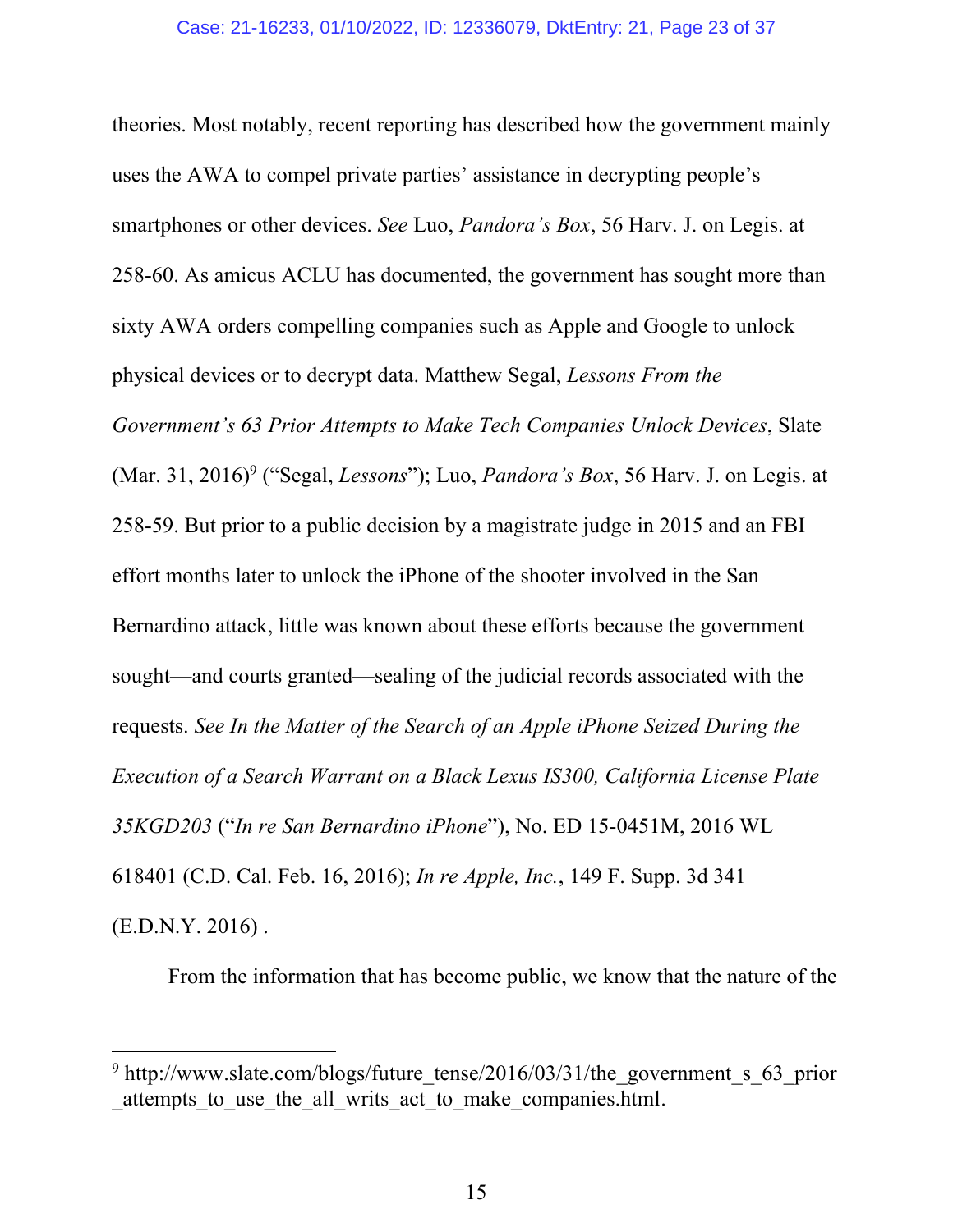#### Case: 21-16233, 01/10/2022, ID: 12336079, DktEntry: 21, Page 24 of 37

government's use of the AWA to access smartphones and other devices has evolved over time. In earlier cases, the government conceded that it could not use the AWA to compel device manufacturers like Apple to decrypt data or devices. *See* Segal, *Lessons*. But in the public fight with Apple regarding access to the San Bernardino shooter's iPhone, law enforcement relied on the AWA when it sought a court order requiring Apple to help the government decrypt the phone's data by writing custom software for that phone. *Id*.

As this case shows, it appears the government views the AWA as capable of applying in a variety of circumstances, including to compel private companies to track people's travels in real time. ER 85; Brewster, *Global Surveillance Tool*. As the government further notes in the application, however, "[a]ll these AWA orders remain under seal," stymieing public understanding of courts' interpretations of the law. ER 85.

Yet there are legitimate legal questions regarding whether the AWA permits courts to order uninvolved third parties to assist law enforcement when Congress has not expressly mandated such technical assistance. *See* Luo, *Pandora's Box*, 56 Harv. J. on Legis. at 273-78. CALEA exempted information services providers such as Apple from its requirements and did not impose on private parties an obligation to decrypt "any communication encrypted by a subscriber or customer." 47 U.S.C. § 1002(b)(2)-(3). Yet this did not stop the government from attempting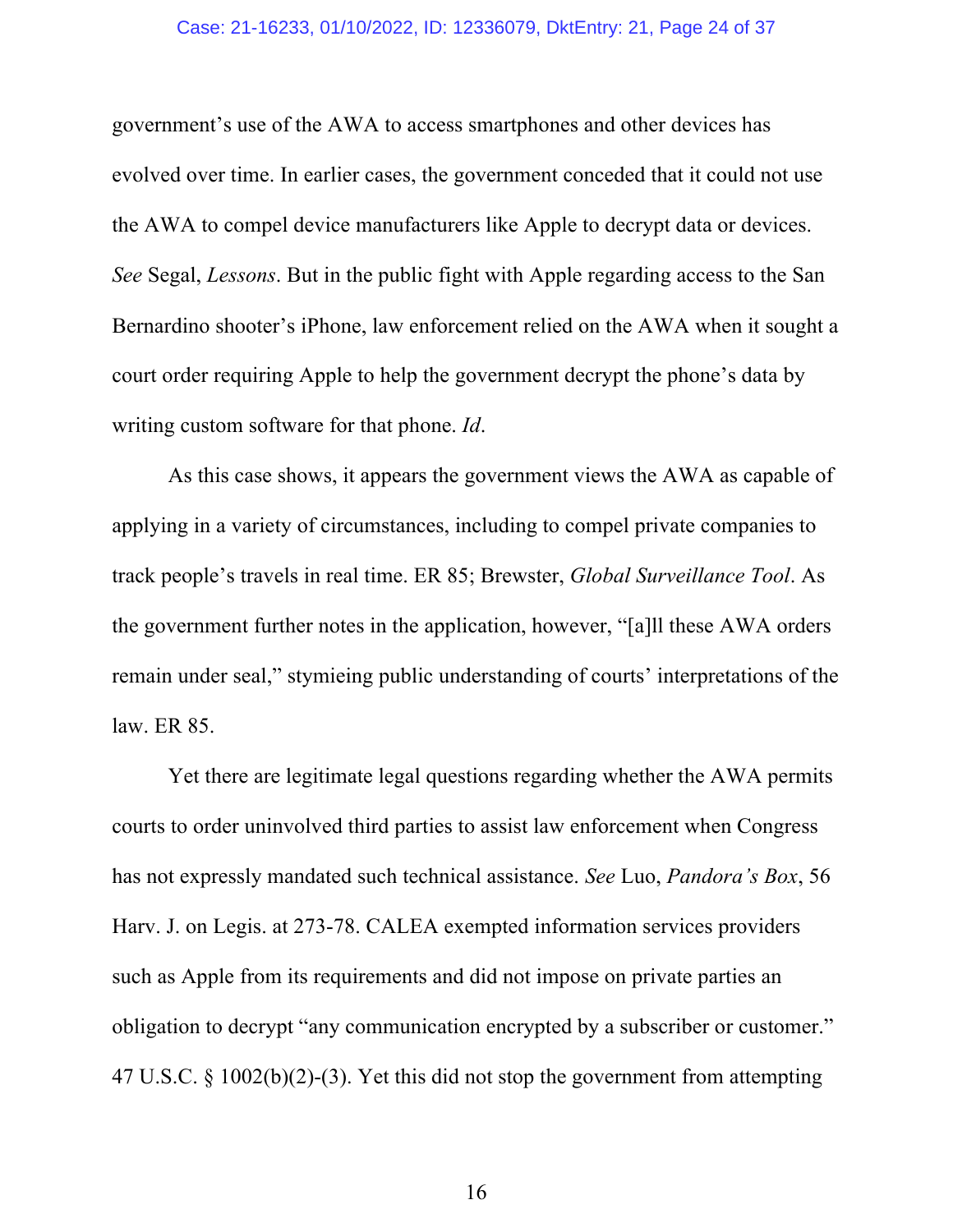to use the AWA to compel Apple to decrypt a suspect's iPhone. *In re Apple, Inc.*, 149 F.Supp.3d 341, 352-54, 359-64 (E.D.N.Y. 2016) (rejecting the government's demand because CALEA, a more specific statute than the AWA, exempts information services providers such as Apple from technical-assistance obligations).

### **C. The Government's Novel Interpretations of the AWA are Reminiscent of its Efforts to Push the Limits of Other Surveillance Authorities.**

The government has in the past pushed for interpretations of other laws to engage in surveillance or to otherwise obtain data that did not hold up to legal scrutiny. For example, the government had for years used court orders under Section 2703(d) of the Stored Communications Act (SCA), 18 U.S.C. § 2703(d) ("D Orders"), to obtain people's location records. The government had also relied on the same law to obtain the contents of people's stored email communications. Once public, courts rejected the government's interpretations of Section 2703(d) and prohibited the government from relying on those authorities to obtain that sensitive data. *See Carpenter*, 138 S.Ct. at 2221 ("Consequently, an order issued under Section 2703(d) of the Act is not a permissible mechanism for accessing historical cell-site records."); <sup>10</sup> *United States v. Warshak*, 631 F.3d 266, 288 (6th

<sup>&</sup>lt;sup>10</sup> Even after *Carpenter*, law enforcement continued to try to access location information in novel ways, as at least one district court has upheld "hybrid" PRA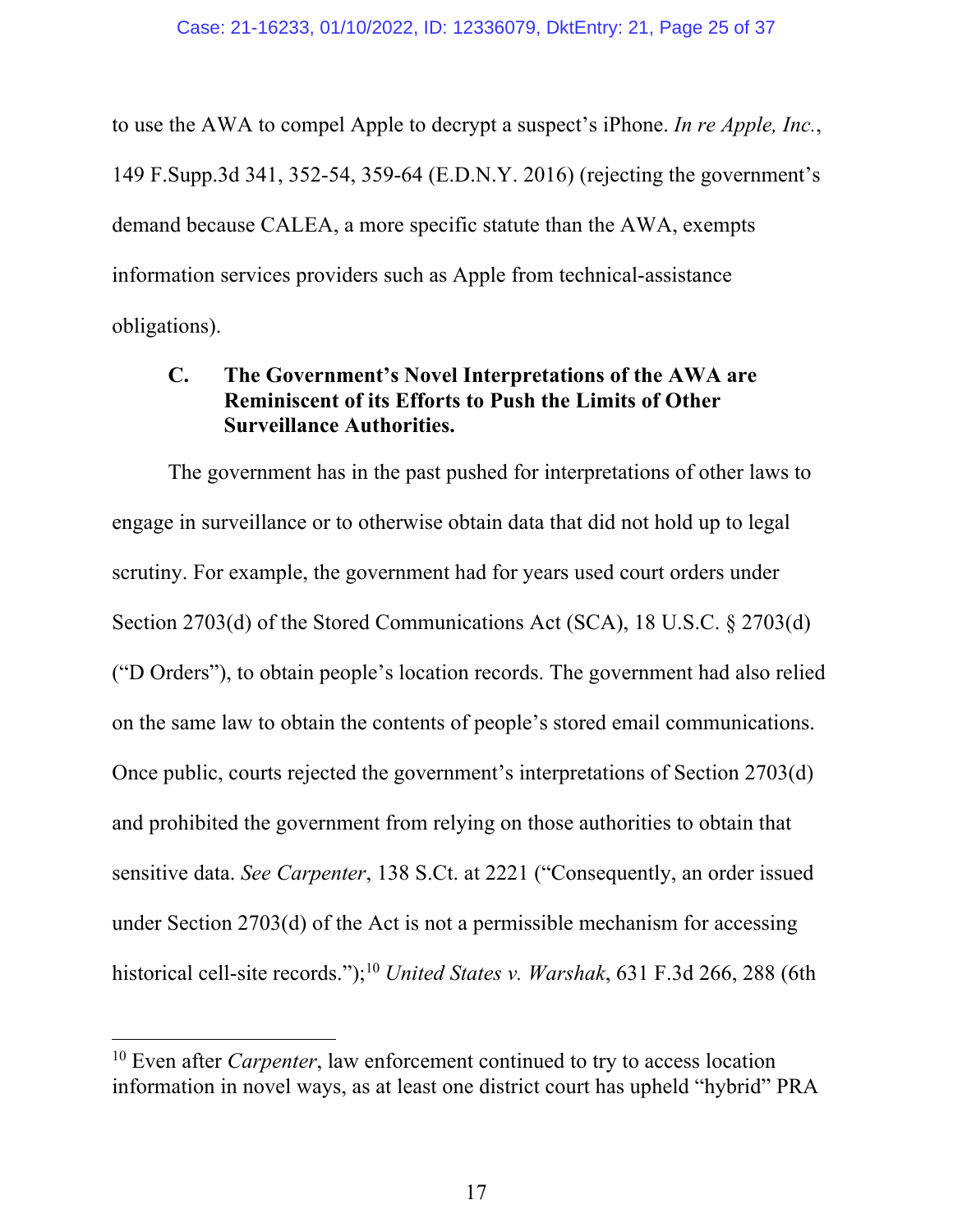Cir. 2010) (holding that the government may not use the SCA "to compel a commercial ISP to turn over the contents of a subscriber's emails without first obtaining a warrant based on probable cause"). The public thus has a legitimate interest in learning whether the government is attempting to stretch the AWA to authorize invasive surveillance along similar lines.

Similarly, in another case involving the Lavabit encrypted email service, investigators attempted to force disclosure of encryption keys pursuant to a pen register order and an SCA seizure warrant. *See In re Under Seal*, 749 F.3d 276, 281–83, 285 (4th Cir. 2014). However, it is not clear that either the PRA or the SCA authorizes the seizure of encryption keys, and the Fourth Circuit declined to reach that issue. *See id.* at 293 (holding issue waived because not challenged below).

Law enforcement agencies have also used the PRA to seek access to data that is different than the traditional dialing and routing information the statute envisions, such as to track a device in real time. *See In re the Application of the United States for an Order*, 411 F. Supp. 2d 678 (W.D. La. 2006). The government has also tried to obtain information about changes to a particular mobile device's

and SCA D orders for cell-site location information. *See United States v. Evans*, No. 5:17-CR-39-FL-1, 2018 WL 7051095, at \*3-4 (E.D.N.C. Dec. 20, 2018) (holding that such hybrid orders are the "functional equivalent" of a search warrant).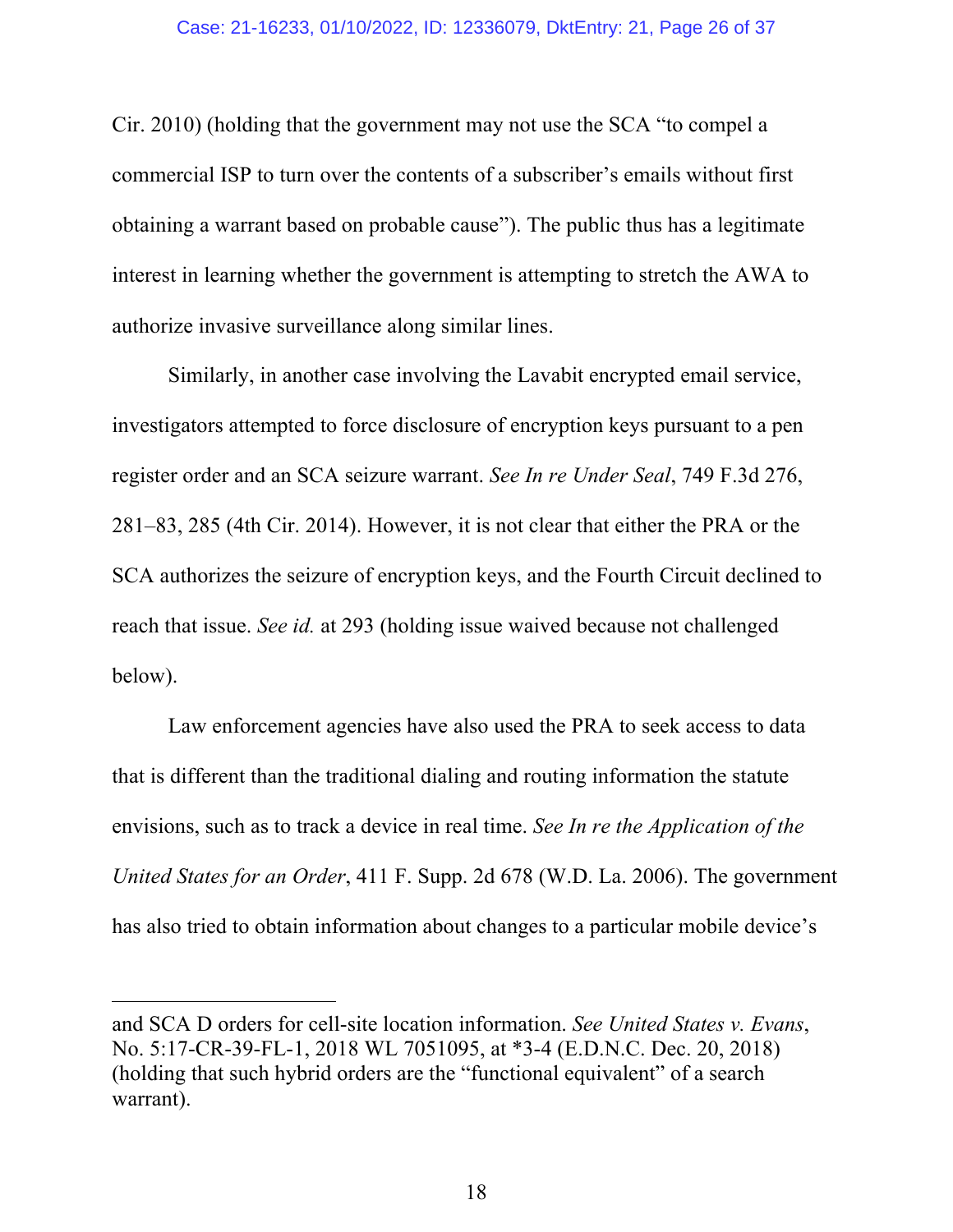#### Case: 21-16233, 01/10/2022, ID: 12336079, DktEntry: 21, Page 27 of 37

subscriber information, including advance notice of termination of the account or a change in number. *In re Application of the United States of America for an Order Authorizing the Installation and Use of Pen Registers and Trap and Trace Devices*, No. 18-8561, 2018 WL 6442661, at \*1 (S.D. Fla. Nov. 30, 2018).

These examples show that law enforcement regularly seeks novel or uncommon court authorizations to enable new or unusual investigatory techniques that may later be found to be unlawful. Yet there is often a long delay between the initial government attempt to access private data in new ways and the public disclosure and appellate scrutiny (if any) of law enforcement's activities. *See Carpenter*, 138 S. Ct. at 2221 (holding in 2018 that law enforcement's use of a D Order in 2011 to collect historic cell-site location information was unconstitutional). The delay in securing appellate review of the government's novel and controversial legal theories is further blunted by sealing, as it means that a "huge segment of the federal docket is not subjected to the discipline of appellate review . . .." Stephen Wm. Smith, *Gagged, Sealed & Delivered: Reforming ECPA's Secret Docket*, 6 Harv. L. & Pol'y Rev. 313, 315 (2012).

The public, Congress, and appellate courts are operating at a considerable knowledge deficit when it comes to understanding how authorities use the AWA. Public disclosure will close that gap and enable oversight, debate, and, perhaps, new legislation.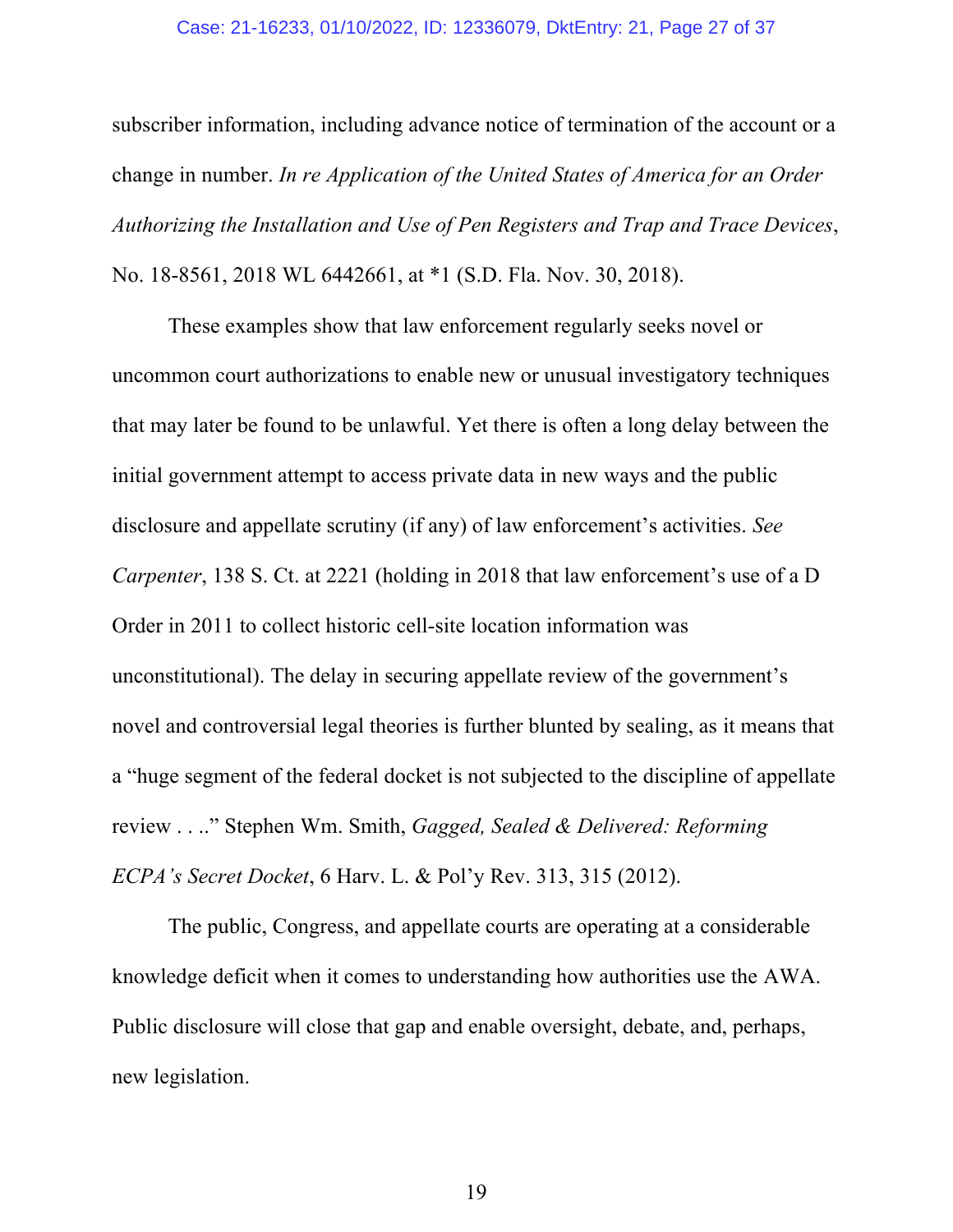### **III. JUDICIAL RECORDS REFLECTING LAW ENFORCEMENT'S USE OF THE AWA REMAIN UNDER SEAL, OFTEN INDEFINITELY, FRUSTRATING THE PUBLIC'S ABILITY TO LEARN ABOUT THEIR ACTIVITIES.**

The public is largely in the dark regarding whether law enforcement's reliance on the AWA raises any of the concerns described above because magistrate and district court judges routinely seal all the judicial records reflecting these activities. These sealed records can account for an estimated 47 percent of magistrate judges' dockets, and they appear to remain sealed indefinitely. *See*  Smith, *Gagged, Sealed & Delivered*, 6 Harv. L. & Pol'y Rev. at 317-21 (detailing results of a study of sealed cases concerning surveillance applications and orders). Yet, as Forbes Media demonstrates in its opening brief, the AWA order and application at issue here are subject to the public's presumptive rights of access under the First Amendment and common law because, among other reasons, they are analogous to injunctions requests and related orders issued by courts that have historically been public. AOB at 35-41; 50-52. Despite the public's presumptive rights of access, there is pervasive secrecy, which often includes sealing the dockets for these matters. This results in the public lacking even basic details about how frequently law enforcement requests orders under the AWA or other statutes such as the SCA and PRA. This is problematic because, without public access to dockets and orders reflecting authorities' surveillance activities, there are almost no opportunities for public oversight or intervention by Congress.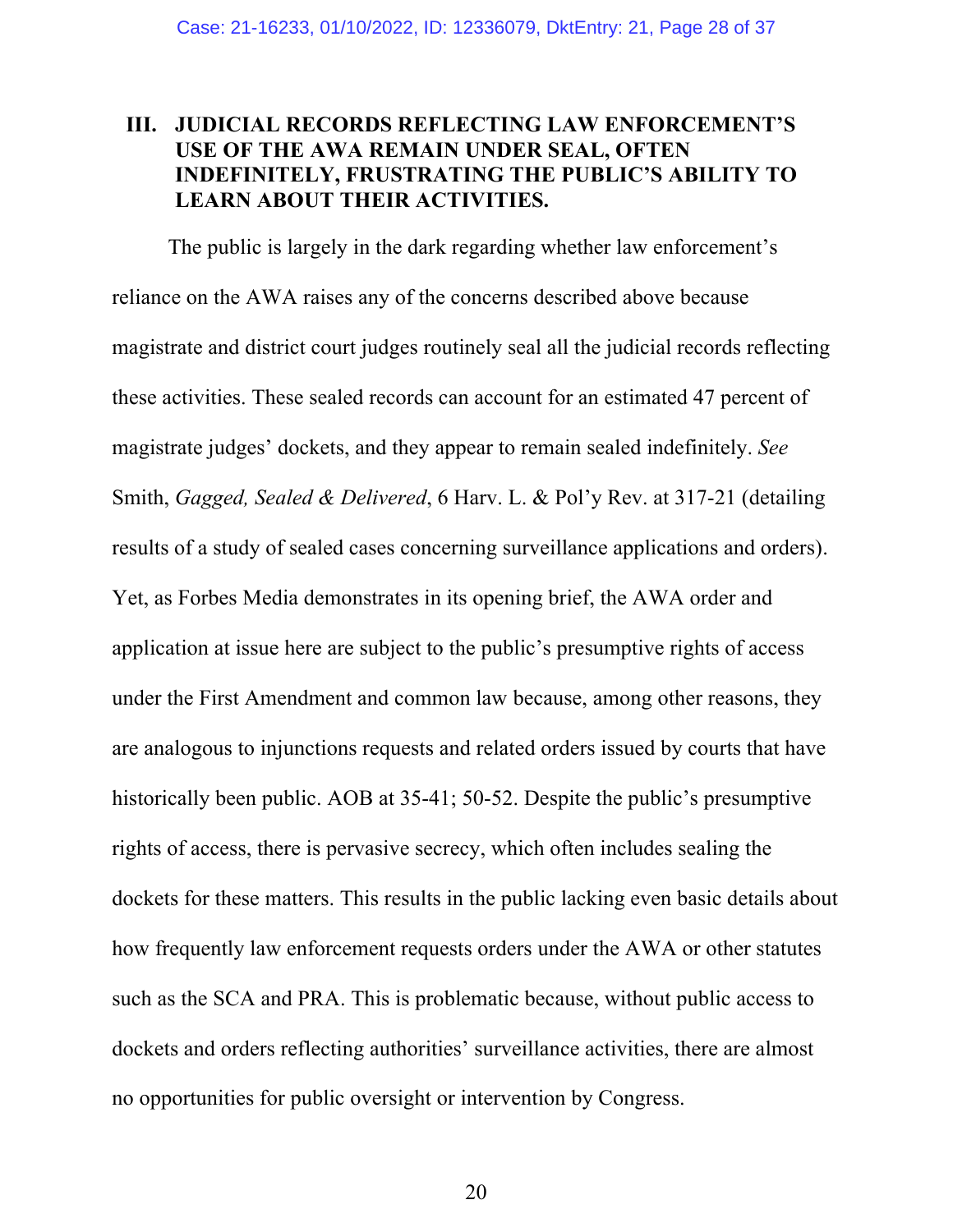"In our common-law tradition, the exercise of judicial power is an inherently *public* act." Stephen Wm. Smith, *Kudzu in the Courthouse: Judgments Made in the Shade*, 3 Fed. Cts. L. Rev. 177, 214 (2009). Excessive sealing of AWA applications and orders, however, stifles the public's ability to learn about the judiciary's acts. "Greater transparency" of the federal courts' secret surveillance dockets "would enable meaningful oversight not only by appellate courts but also by Congress and the general public." Smith, *Gagged, Sealed & Delivered*, 6 Harv. L. & Pol'y Rev. at 331.

Disclosure of judicial records reflecting AWA applications and orders reasonably soon after the needs for secrecy are no longer justified would allow the public and lawmakers to learn basic facts about law enforcement's activities, including when and how often they seek such orders. Disclosure may also show what types of crimes authorities are investigating and whether they are using the AWA with other legal authorities, such as the SCA and PRA, or as an enabling statute on its own. For example, because of a program created by the U.S. District Court for the Western District of Washington in response to unsealing litigation, the court began publishing twice-yearly reports reflecting basic information about how frequently courts authorize law enforcement requests under the SCA and PRA. *See Pilot Program re Applications and Orders for Pen Registers and Trap and Trace Devices and re 2703(d)*, United States District Court, Western District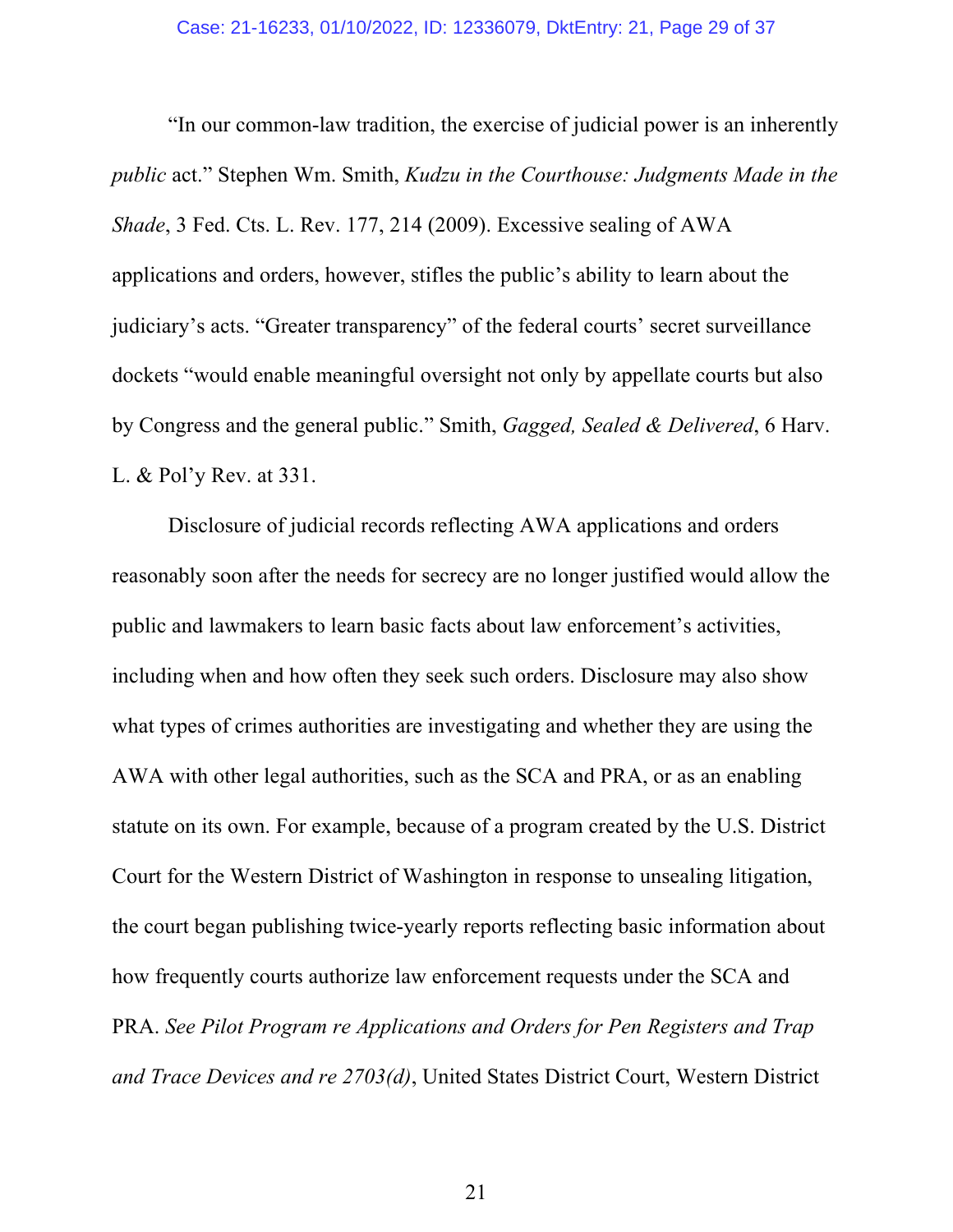of Washington; <sup>11</sup> *see* Aaron Mackey, *Court Report Provides New Details About How Federal Law Enforcement in Seattle Obtain Private Information Without Warrants*, EFF (Feb. 24, 2020) ("Federal law enforcement in Seattle sought an average of one court order a day to disclose people's sensitive information such as calling history in the first half of 2019").<sup>12</sup>

### **IV. DISCLOSURE WOULD ALSO HELP THE PUBLIC LEARN ABOUT SABRE'S VAST DATA COLLECTION AND DISCLOSURE PRACTICES, WHICH OCCUR WITHOUT THE PUBLIC'S KNOWLEDGE OR CONSENT.**

The billion-plus people whose travel details are obtained by Sabre appear to have no meaningful way to avoid the company's data collection. *See* Brewster, *Global Surveillance Tool*. Sabre is thus unlike other services, such as email and internet service providers, that users in theory can select from based on how they collect, use, and share their customers' information. Making public how courts interpret the AWA's application to Sabre is important because most people are unlikely to be aware that the company tracks their travels and readily discloses those details to law enforcement.

Users of electronic communication services benefit and can make more

<sup>11</sup> https://www.wawd.uscourts.gov/pilot-program-re-applications-and-orders-penregisters-and-trap-and-trace-devices-and-re-2703d.

<sup>&</sup>lt;sup>12</sup> https://www.eff.org/deeplinks/2020/02/court-report-provides-new-details-abouthow-federal-law-enforcement-seattle-obtain.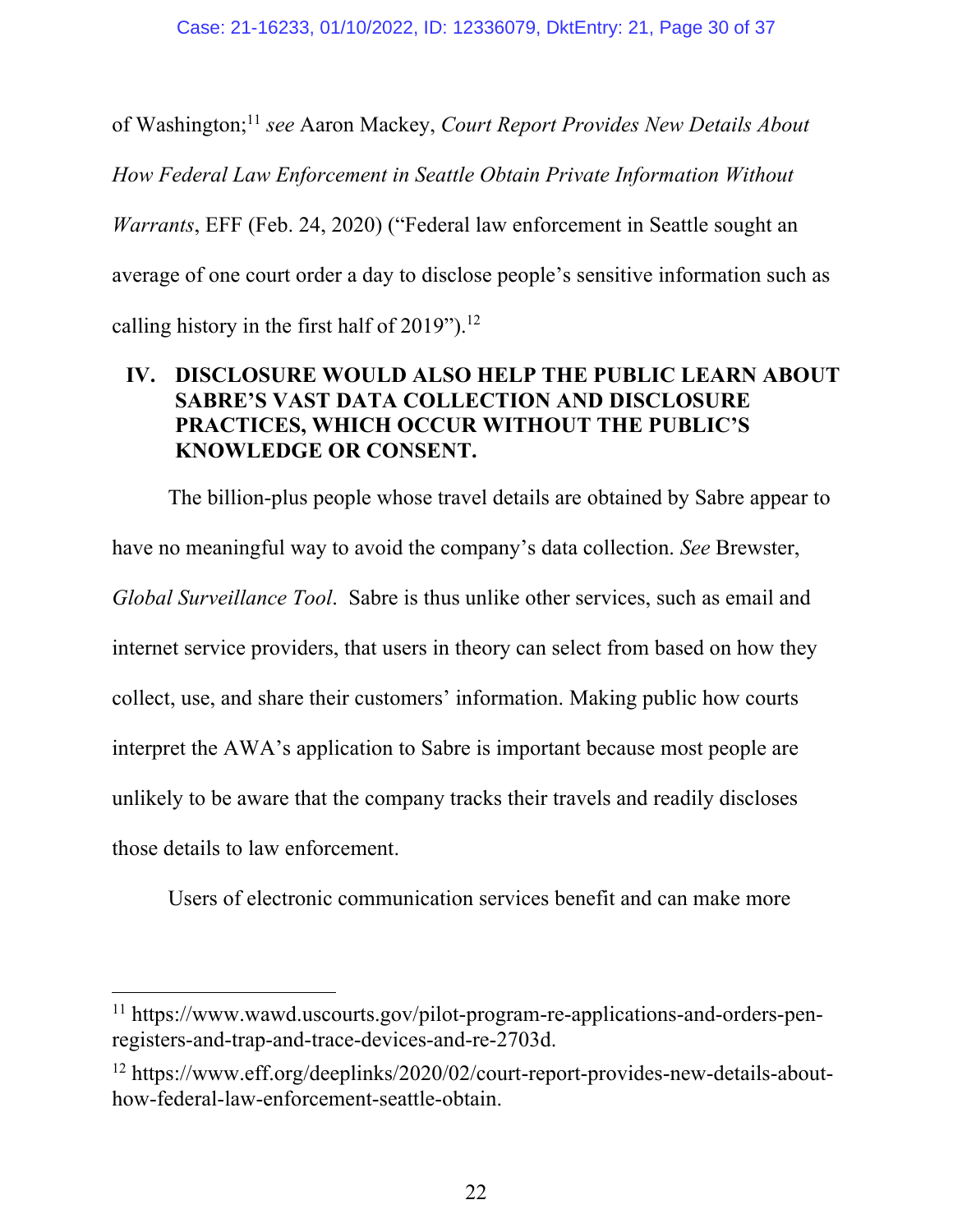#### Case: 21-16233, 01/10/2022, ID: 12336079, DktEntry: 21, Page 31 of 37

informed choices about which digital tools and services they use when they have accurate information about how the government requests user information. Right now, much of the information the public knows about government requests for users' information from these services comes from companies themselves, normally in the form of transparency reports that reveal select, aggregate information that companies choose to disclose. Transparency reporting first emerged in 2010 when Google published a global report on government requests for user data and for content takedowns.<sup>13</sup> Now, several of the large internet companies voluntarily issue at least yearly transparency reports.14

But the public appears to be in an even more disadvantaged position with respect to their knowledge of Sabre's responses to law enforcement demands. Unlike the consumer services described above, Sabre acts more like a data broker of everyone's air travels. *See* Brewster, *Global Surveillance Tool*. Sabre is thus more like a credit reporting agency than a company that provides services to users

<sup>13</sup> Google, *Transparency Report*, *Global requests for user information*, https://transparencyreport.google.com/user-data/overview?hl=en.

<sup>14</sup> *See, e.g.*, Facebook,

*Transparency, United States*, https://transparency.fb.com/data/; Microsoft, *Law Enforcement Requests Report*, https://www.microsoft.com/en-us/corporateresponsibility/law-enforcement-requests-report; AT&T, *Transparency Report*, https://about.att.com/csr/home/governance/transparency.html; Twitter, *Transparency Report, United States of America*, https://transparency.twitter.com/e n/reports/countries/us.html#2020-jul-dec.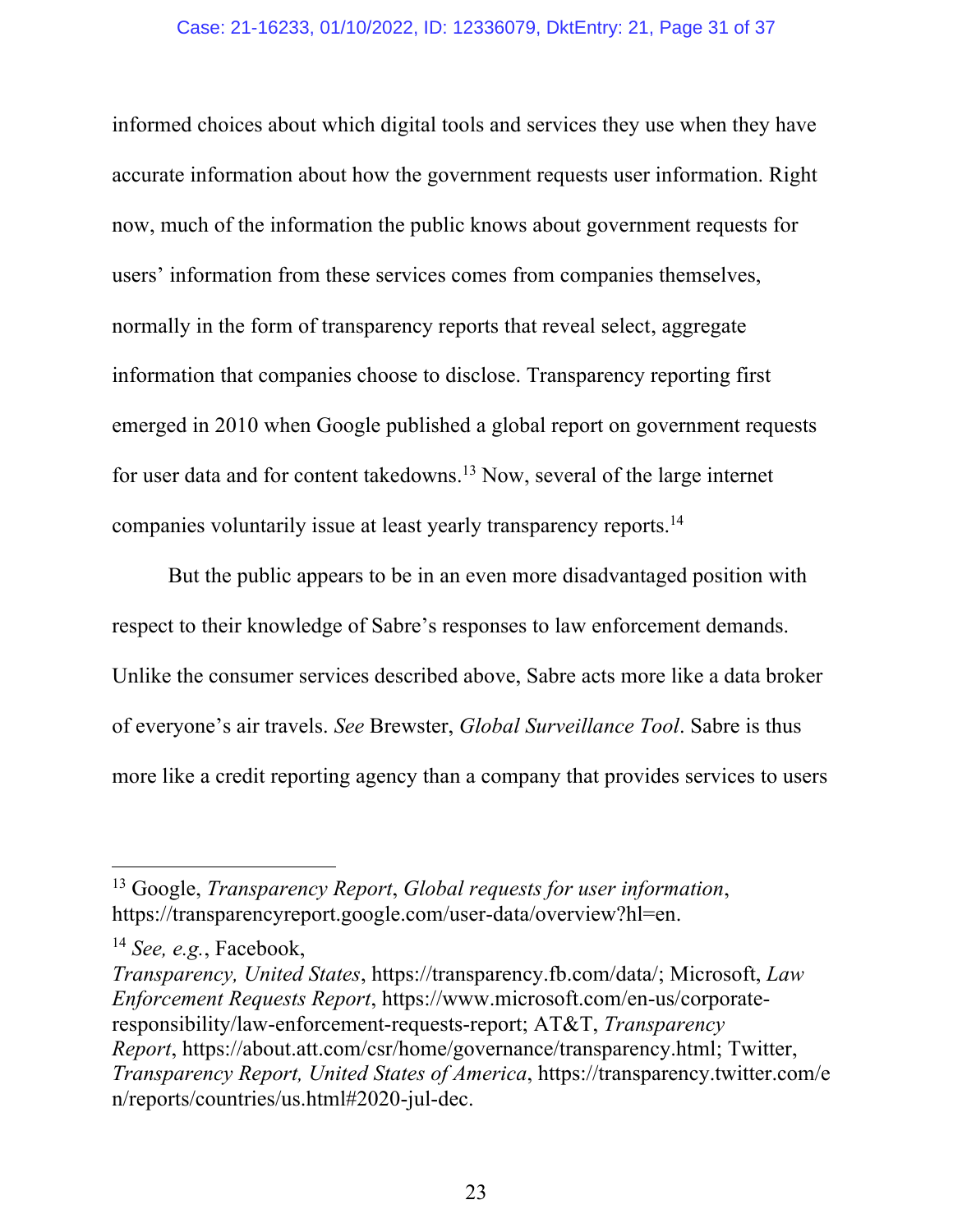and collects data because of that relationship. *Id*.

Moreover, to amici's knowledge, Sabre does not appear to publish a transparency report showing how frequently it receives law enforcement requests for user data. And it does not appear as though many other companies that regularly receive AWA or similar orders publish transparency reports. Indeed, many companies that receive surveillance demands from law enforcement never make that information public. *See* Jennifer Valentino-Devries, *Secret F.B.I. Subpoenas Scoop Up Personal Data From Scores of Companies*, The New York Times (Sept. 20, 2019) (reporting on how government records showed that credit reporting firms and banks "generally remained mum" about receiving National Security Letters even after being informed that they could speak publicly about them). $15$ 

Disclosure of the judicial records at issue here is thus crucial because the public has no way to avoid Sabre's collection of their location data and has almost no information about when and how Sabre discloses their data. Court records reflecting law enforcement demands for people's data are thus likely to be the only records of when and how Sabre responds to law enforcement requests.

Public disclosure here may also encourage Sabre to challenge similar law enforcement requests in court. The Apple case provides a useful example. As

<sup>15</sup> https://www.nytimes.com/2019/09/20/us/data-privacy-fbi.html.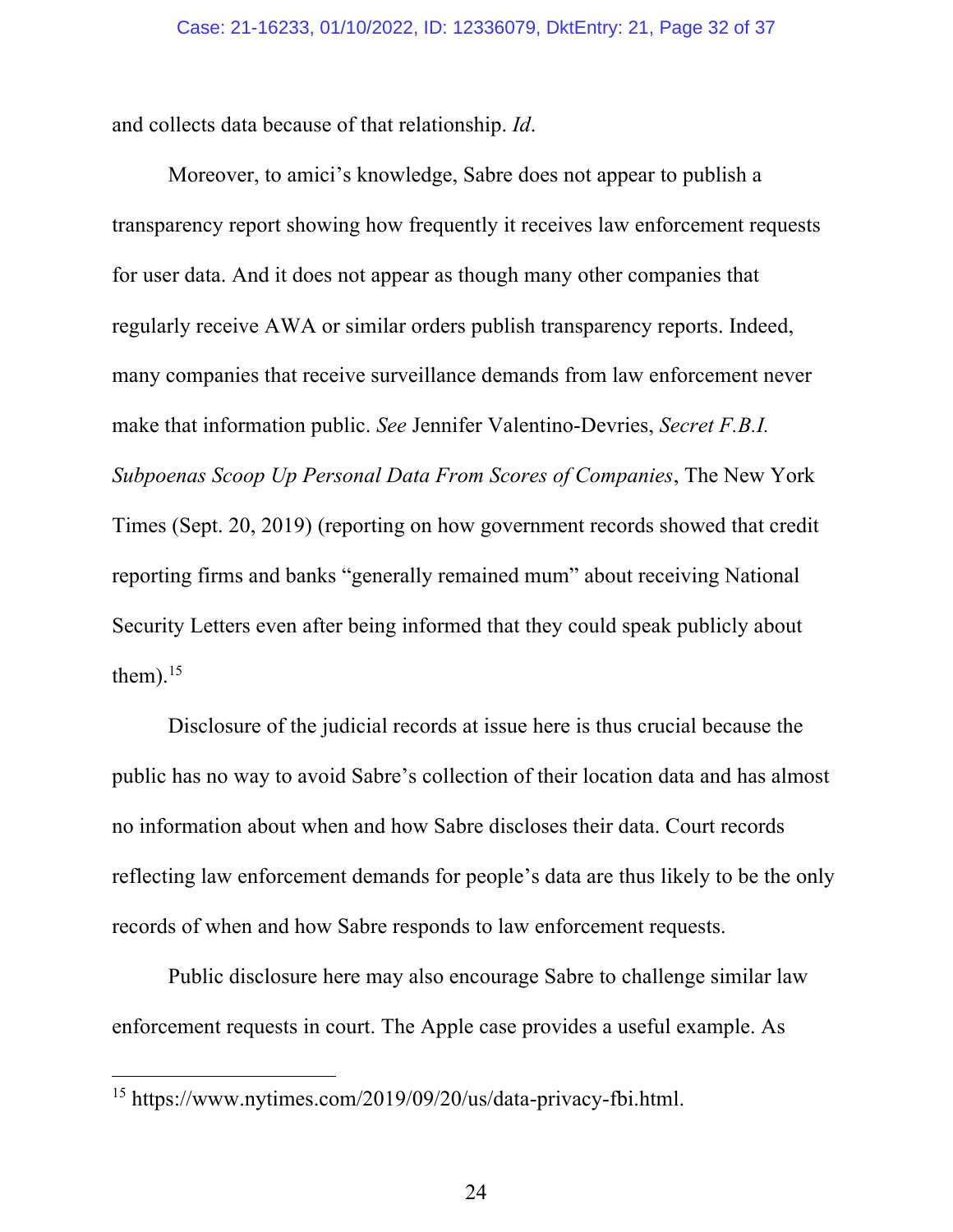described above, the company previously complied with dozens of government demands for assistance under the AWA, even as it was making public commitments to users' privacy and developing new security features that removed Apple's ability to comply with these demands. Katie Benner and Joseph Goldstein, *Apple Wins Ruling in New York iPhone Hacking Order*, N.Y. Times (Feb. 29, 2016).<sup>16</sup> Apple did not publicly challenge the law enforcement practice until a magistrate judge in New York requested Apple's views on whether the government could use the AWA to seek this type of assistance and information. *Id*.; *In re Order Requiring Apple, Inc. to Assist in the Execution of a Search Warrant Issued by This Court*, No. 1:15-mc-01902-JO, 2015 WL 5920207 (E.D.N.Y. Oct. 9, 2015). Once prompted by the court, Apple advocated for the security concerns of its users, arguing that the government's demand under the AWA exceeded the bounds of mandatory law enforcement assistance, arguments the magistrate judge adopted to deny the request. *In re Apple, Inc.*, 149 F. Supp. 3d at 356–57.

Disclosure of court records reflecting law enforcement surveillance thus could allow the public to advocate that Sabre commit to fighting for their users' privacy. And greater public disclosure of similar court records in the future would allow the public to verify and track whether Sabre or similar companies are

<sup>16</sup> https://www.nytimes.com/2016/03/01/technology/apple-wins-ruling-in-newyork-iphone-hacking-order.html.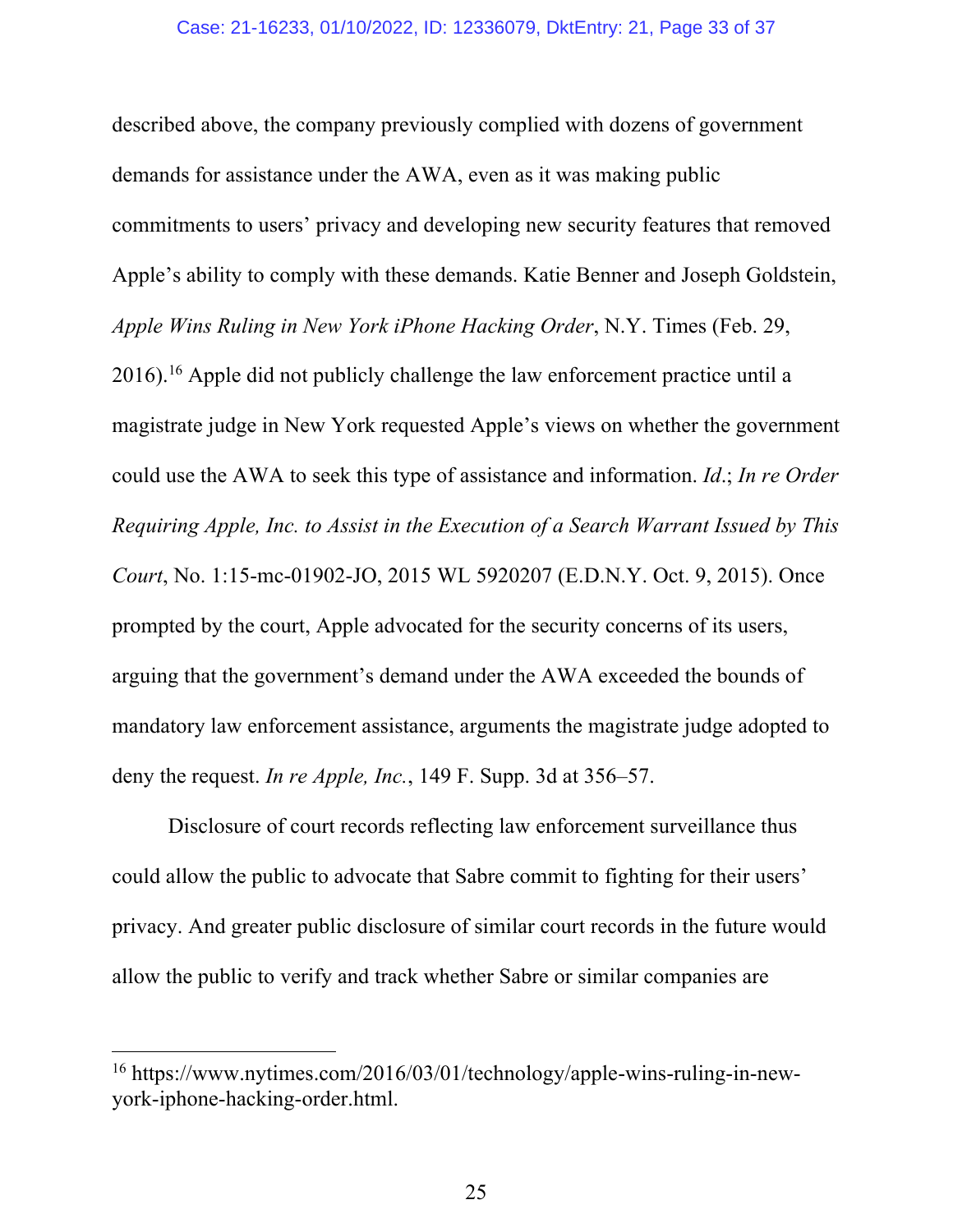following through on their public commitments to users' privacy.

#### **CONCLUSION**

For the reasons stated above, this Court should reverse the decisions below

and order the records Forbes Media seeks be unsealed.

Dated: January 10, 2022 By: /s/ *Aaron Mackey* 

Aaron Mackey

Jennifer Lynch ELECTRONIC FRONTIER FOUNDATION 815 Eddy Street San Francisco, CA 94109 Tel.: (415) 436-9333 amackey $(a)$ eff.org

Brett Max Kaufman AMERICAN CIVIL LIBERTIES **FOUNDATION** 125 Broad Street, 18th Floor, New York, NY 10004 Email: bkaufman@aclu.org Tel.: (212) 549-2603

Jennifer Stisa Granick AMERICAN CIVIL LIBERTIES FOUNDATION 39 Drumm Street San Francisco, CA 94103 Email: jgranick@aclu.org Tel.: (415) 343-0758

Jacob A. Snow ACLU FOUNDATION OF NORTHERN CALIFORNIA 39 Drumm Street San Francisco, CA 94111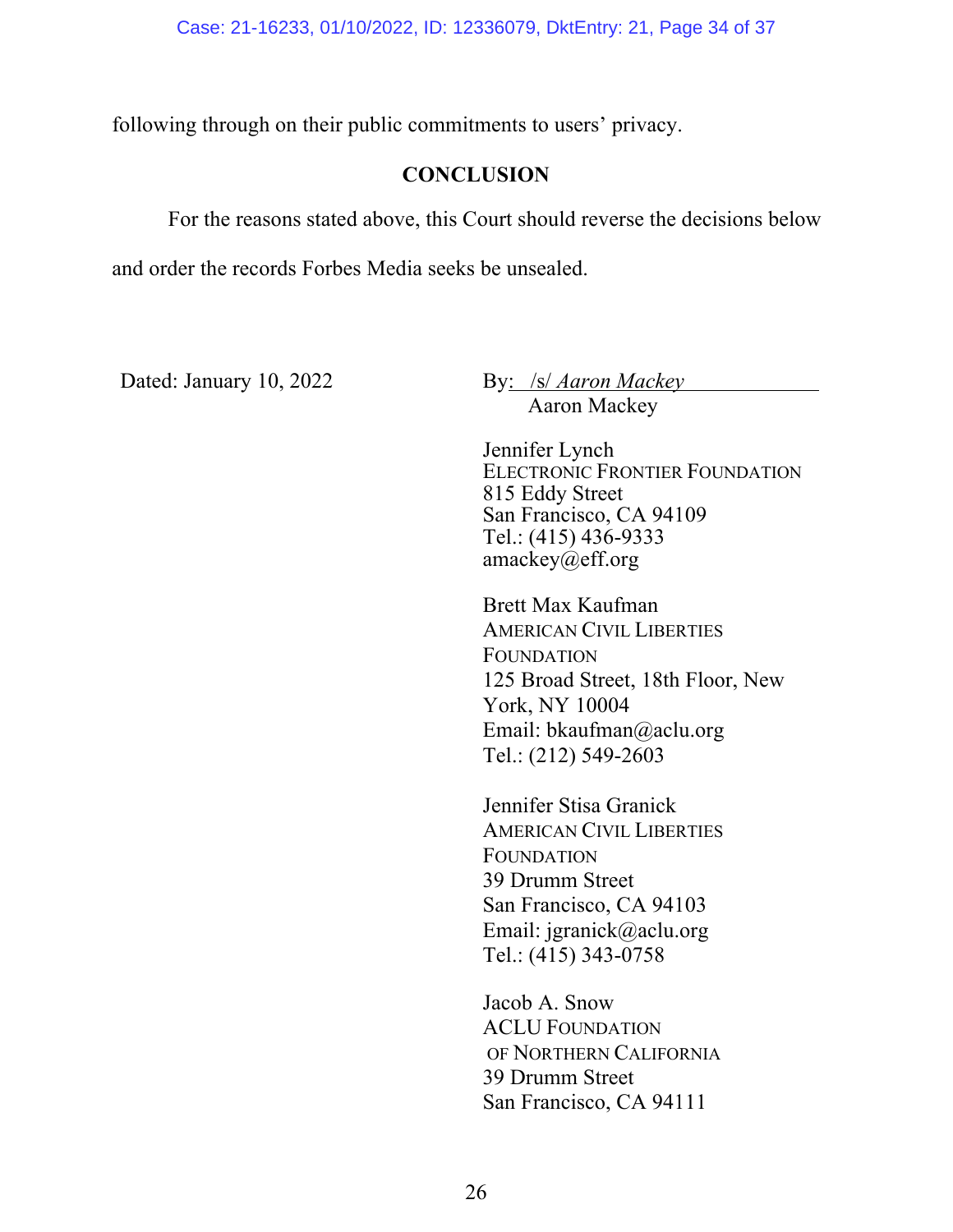Case: 21-16233, 01/10/2022, ID: 12336079, DktEntry: 21, Page 35 of 37

Email: jsnow@aclunc.org Tel.: (415) 621-2493

Riana Pfefferkorn STANFORD INTERNET OBSERVATORY 616 Jane Stanford Way Stanford, CA 94305 Email: riana@stanford.edu Tel.: (650) 724-6814

*Counsel for Amici Curiae*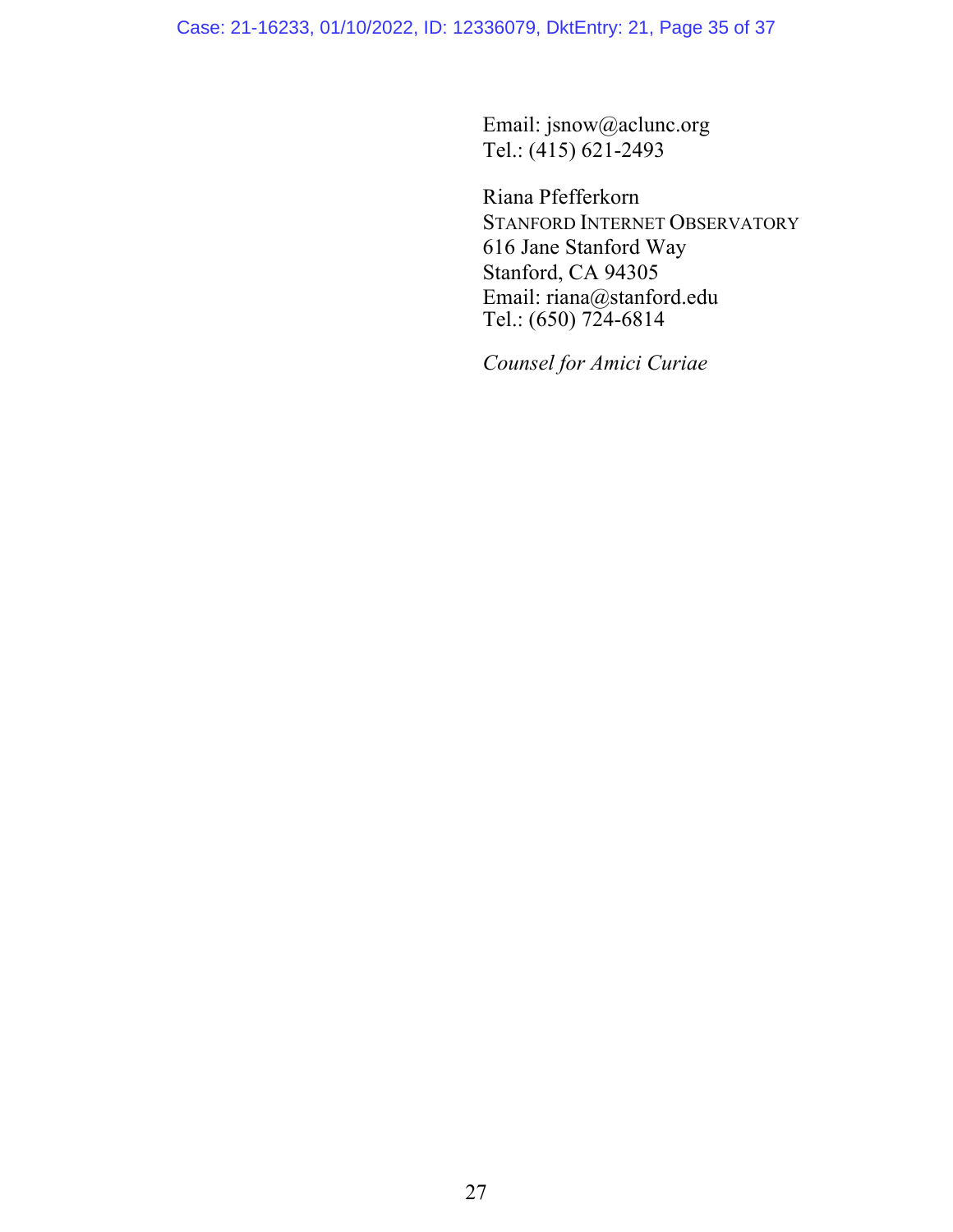#### **CERTIFICATE OF COMPLIANCE**

Pursuant to Fed. R. App. P. 32(g), I certify as follows:

1. This Brief of Amici Curiae the Electronic Frontier Foundation,

American Civil Liberties Union, American Civil Liberties Union Foundation of Northern California, and Riana Pfefferkorn in Support of Plaintiffs-Appellants and Reversal complies with the type-volume limitation of Fed. R. App. P. 32(a)(7)(B) because this brief contains 5,725 words, excluding the parts of the brief exempted by Fed. R. App. P. 32(f); and

2. This brief complies with the typeface requirements of Fed. R. App. P.  $32(a)(5)$  and the type style requirements of Fed. R. App. P.  $32(a)(6)$  because this brief has been prepared in a proportionally spaced typeface using Microsoft Word 365, in 14-point font in Times New Roman font.

Dated: January 10, 2022 By: /*s/ Aaron Mackey* Aaron Mackey

*Counsel for Amici Curiae*